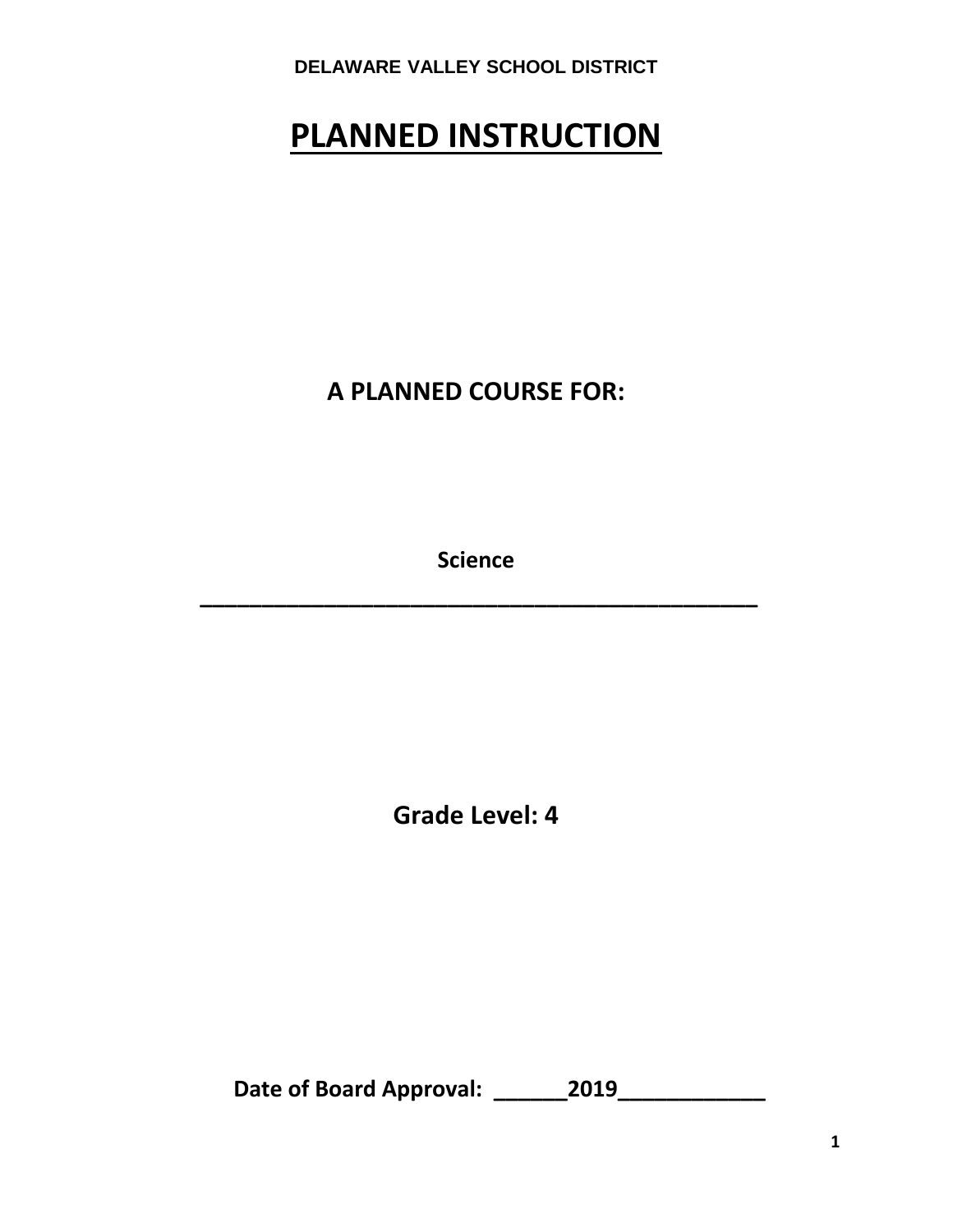# **Planned Instruction**

## **Title of Planned Instruction:**

**Science and Technology and Engineering Education**

## **Subject Area:** Science Grade: 4

#### **Course Description:**

This course of study will cover all science standards, assessment anchors, and eligible content set forth by the Commonwealth of Pennsylvania. Course content will include Nature of Science, Biological Science, Physical Science, Earth and Space Science, and Technology and Engineering Education.

**Time/Credit for the Course:** 1 Year

**Curriculum Writing Committee:** Brian Crowley, Tiffany Genovese, Kathy Tschop, Anne Wasko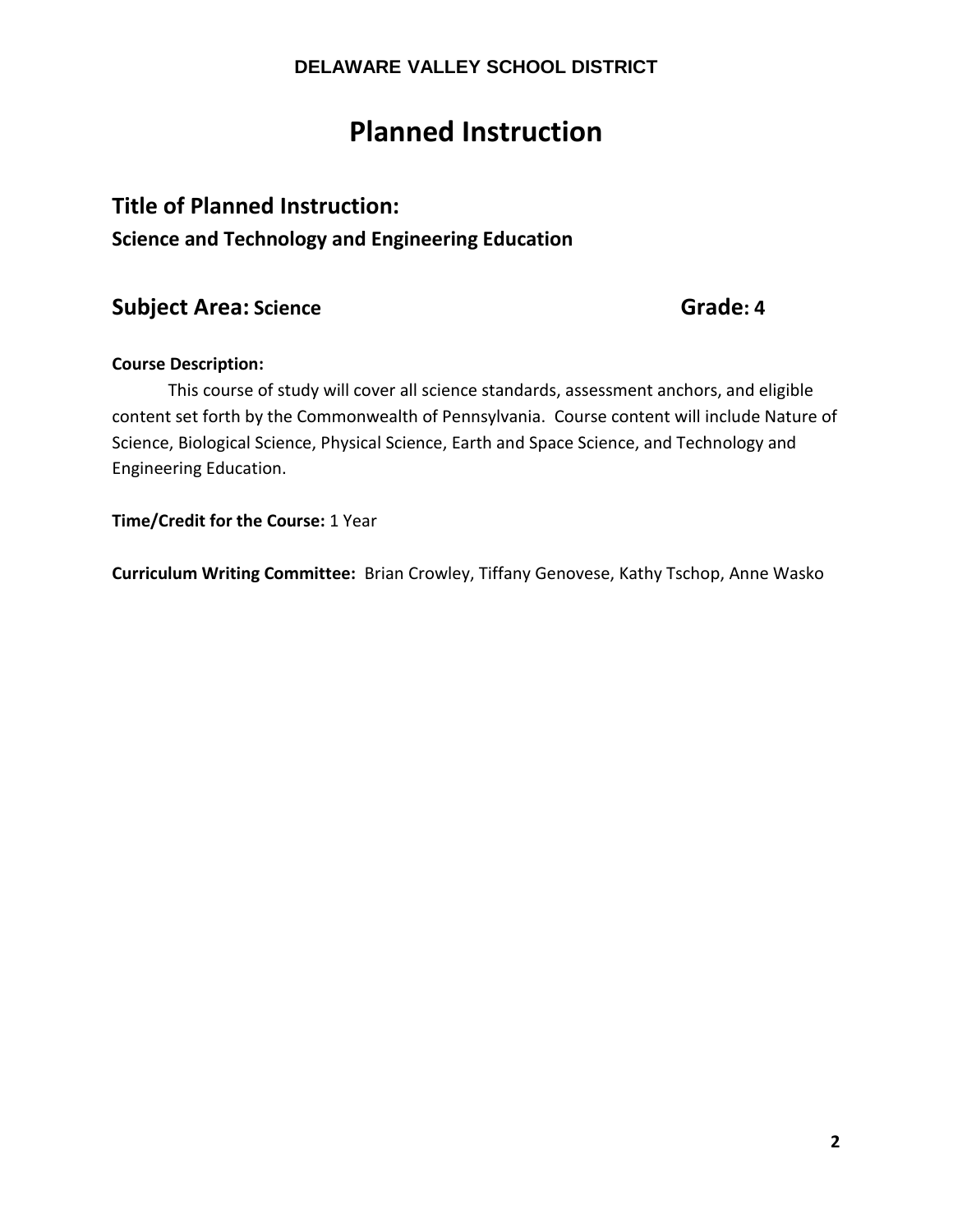## **PDE Science and Technology and Engineering concepts encompassed within this course:**

**What is science?** Any study of science includes the search for understanding the natural world and facts, principles, theories and laws that have been verified by the scientific community and are used to explain and predict natural phenomena and events.

Acquiring scientific knowledge involves constructing hypotheses using observation and knowledge in the content area in order to formulate useful questions that provoke scientific inquiry. As a result of repeated, rigorous testing over time and applying multiple perspectives to a problem, consistent information emerges. A theory describes this verifiable event or phenomena. Theories are powerful elements in science and are used to predict other events. As theories lose their ability to predict, they are modified, expanded or generalized or incorporated into a broader theory.

Knowledge of what science is incorporates carefully developed and integrated components: **Nature of science** – the ways in which scientists search for answers to questions and explanations of observations about the natural world; includes process knowledge of observing, classifying, inferring, predicting, measuring, hypothesizing, experimenting and interpreting data.

**Unifying themes of science** – concepts, generalizations and principles (e.g., systems, models, patterns, scale, and change) that result from and lead to inquiry.

**Knowledge** – facts, principles, theories and laws verifiable through scientific inquiry by the world community of scientists; includes physics, chemistry, earth science and biological sciences

**Inquiry** – an intellectual process of logic that includes verification of answers to questions about and explanation for natural objects, events and phenomena.

**Process skills** – Recognition by students how knowledge is acquired and applied in science by observing, classifying, inferring, predicting, measuring, computing, estimating, communicating, using space/time relationships, defining operationally, formulating hypotheses, testing and experimenting, designing controlled experiments, recognizing variables, manipulating variables, interpreting data, formulating models, designing models and producing solutions.

**Problem solving** – application of concepts to problems of human adaptation to the environment that often leads to recognition of new problems; has social implications and leads to person decision-making and action; a process which forms the link for interactions between scientific and technological results or findings; involves operational definitions, recognizing variables, formulating models and asking questions.

**Scientific thinking** – the disposition to suspend judgment, not make decisions and not take action until results, explanations or answers have been tested and verified with information.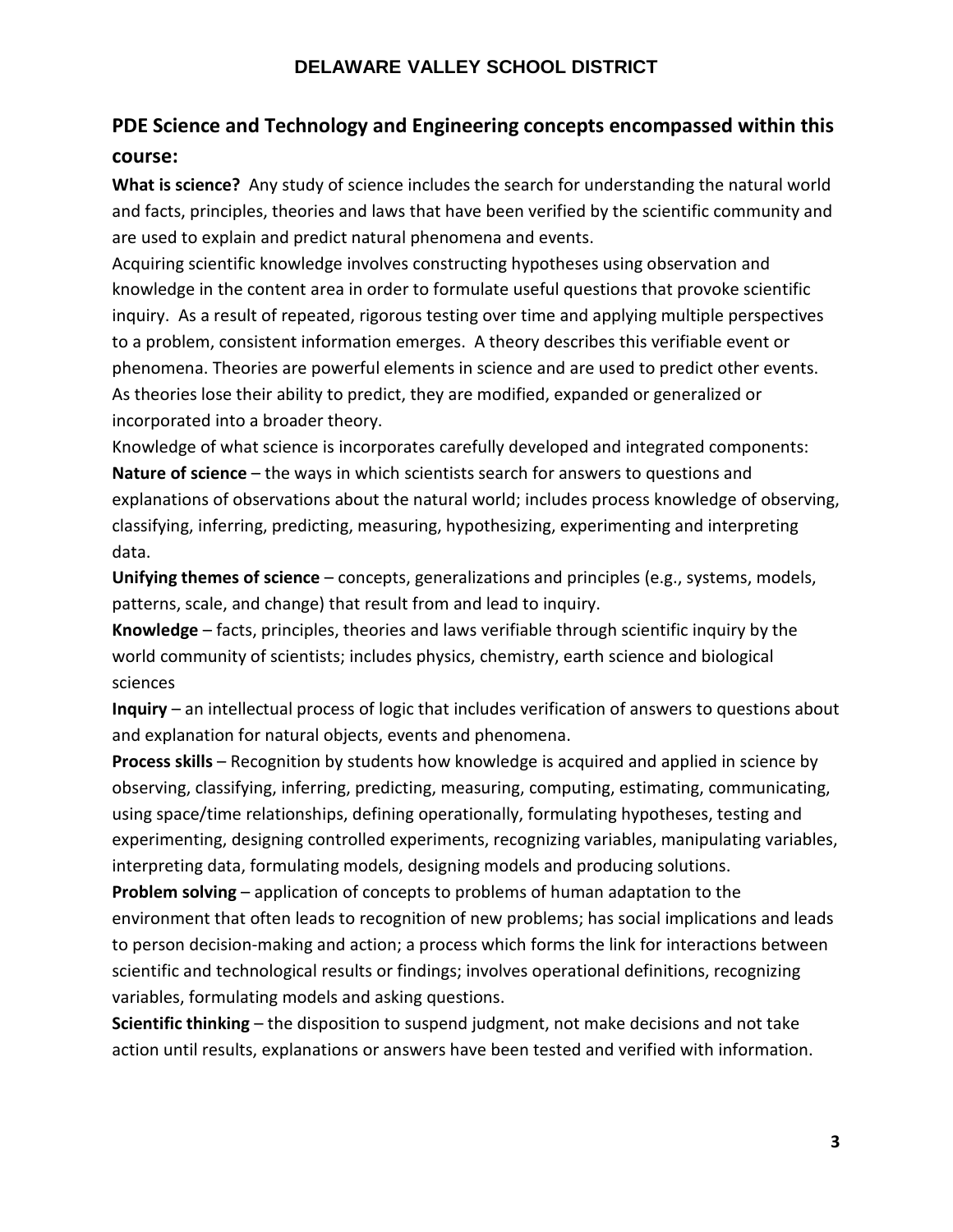# **Curriculum Map**

#### **Marking Period One – time range:** 8 ½ weeks

#### **Unit 1 - Nature of Science**: 8 days

**Overview:** The science year begins with this brief overview of how science incorporates reasoning, analysis, tools, processes, procedures, systems, models, and patterns in observing the natural world around us.

#### **Goals**:

#### **Understanding of**:

- Know that science is a way of understanding the natural world through inquiry, observation, and verification
- Know that natural and human-made objects are made up of parts
- Know models as useful simplifications of objects or processes
- Illustrate patterns that regularly occur and reoccur in nature.
- Know that scale is an important attribute of natural and human-made objects, events, and phenomena
- Recognize change in natural and physical systems
- Identify and use the nature of scientific and technological knowledge
- Describe objects in the world using the five senses
- Recognize and use the elements of scientific inquiry to solve problems
- Recognize and use the technological design process to solve problems

**Marking Periods 1 – 3:** Upon the completion of Unit 1, one of either Units 2, 3, or 4 will be taught, dependent upon the rotation of the materials at that campus. It is not required that Units 2, 3, or 4 be taught in any fixed order, but that all Units 1 - 4 be completed by the end of Marking Period 3, in preparation for Science PSSA testing.

#### **Unit 2 - Biology (**includes **FOSS Environments** Module**):** 8 ½ weeks

**Overview:** All living things are made of parts that have specific functions. Different characteristics of plants and animals help some populations survive and reproduce in greater numbers.

#### **Goals**:

#### **Understanding of**:

- Organisms have unique characteristics and basic needs.
- Most living things need food, water, light, air, and a way to dispose of wastes.
- Energy is needed for all organisms to stay alive and grow.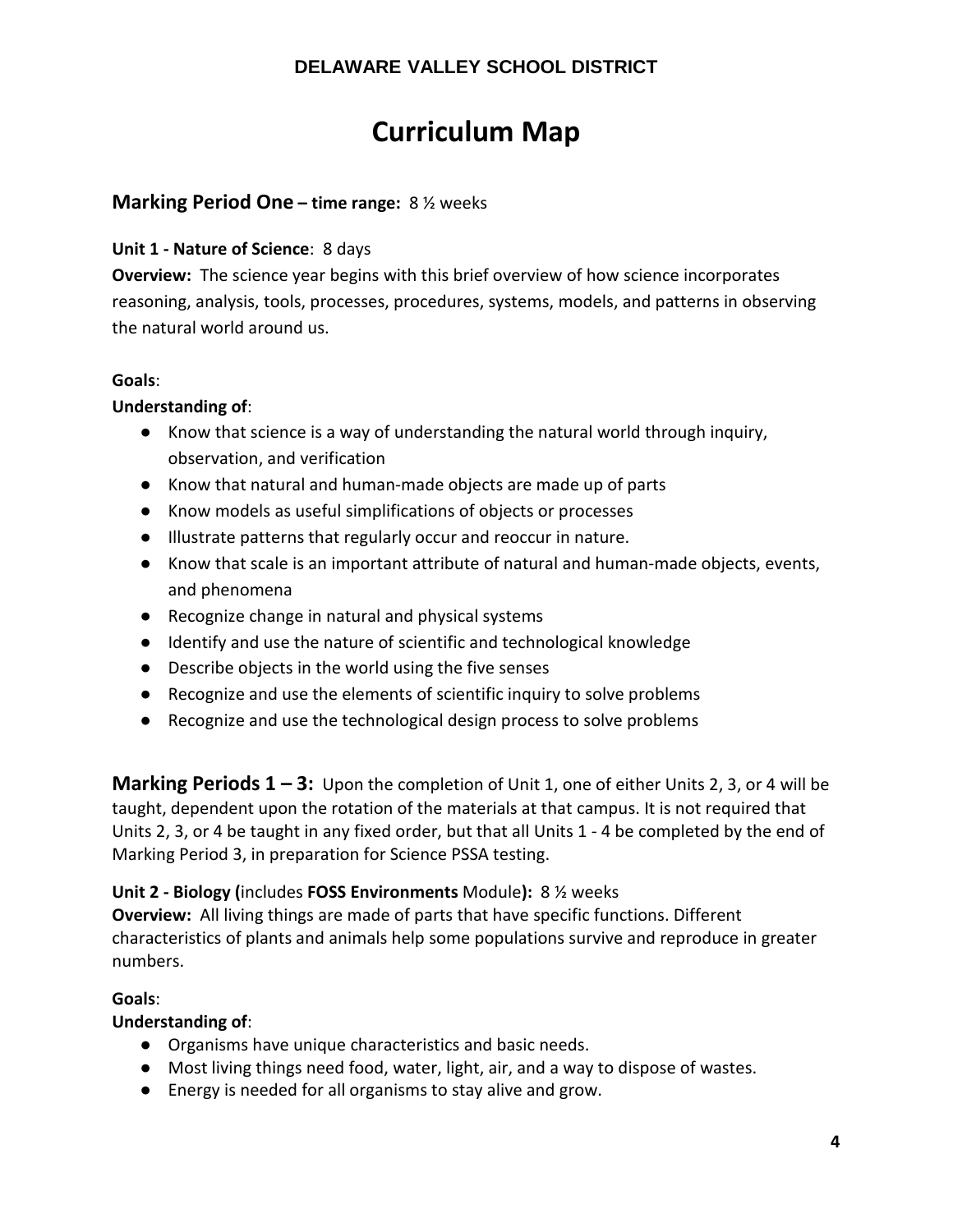- Parts of living things work together to carry out life functions.
- Each plant or animal has different structures that serve different functions in growth, survival, and reproduction.
- Plants and animals have life cycles that include being born, developing into adults, reproducing, and eventually dying. The details of this life cycle are different for different organisms.
- Plants and animals closely resemble their parents.
- Understand the parts of the food and fiber system.
- How to work collaboratively.
- How to design and conduct an investigation or experiment to answer a question.
- How to write a claim based on evidence, draw a conclusion, and engage in argumentation?

#### **< OR >**

**Unit 3 - Physics (**includes **FOSS Energy and Electromagnetism** Module): 8 ½ weeks **Overview:** Energy exists in many forms and can be changed from one form to another (transformed) as it moves through a system. A force is required to change an object's speed or direction. Magnets and electricity produce related forces. Matter has observable and measurable physical properties.

#### **Goals**:

#### **Understanding of**:

- Energy can be found in moving objects, light, sound, and heat.
- Light from the sun is an important source of energy for living and nonliving systems, and some source of energy is needed for all organisms to stay alive and grow.
- Vibrating objects make sound, and sound can make things vibrate.
- The bigger the vibration, the louder the sound. The faster the vibrations, the higher the perceived pitch.
- To have a sound you need to have a source, a medium, and a receiver.
- Moving objects in contact with each other produce heat, and electrical, mechanical, and living things often produce heat.
- When warmer things are put with cooler things, the warmer things get cooler and the cooler things get warmer until all are at the same temperature.
- Electric circuits may produce or use light, heat, sound and magnetic energy.
- Electric circuits require a closed pathway through which an electric current can pass.
- Materials have different properties.
- Some materials transfer heat more rapidly than others or some materials conduct electricity better than others.
- An object's change in position can be observed and measured.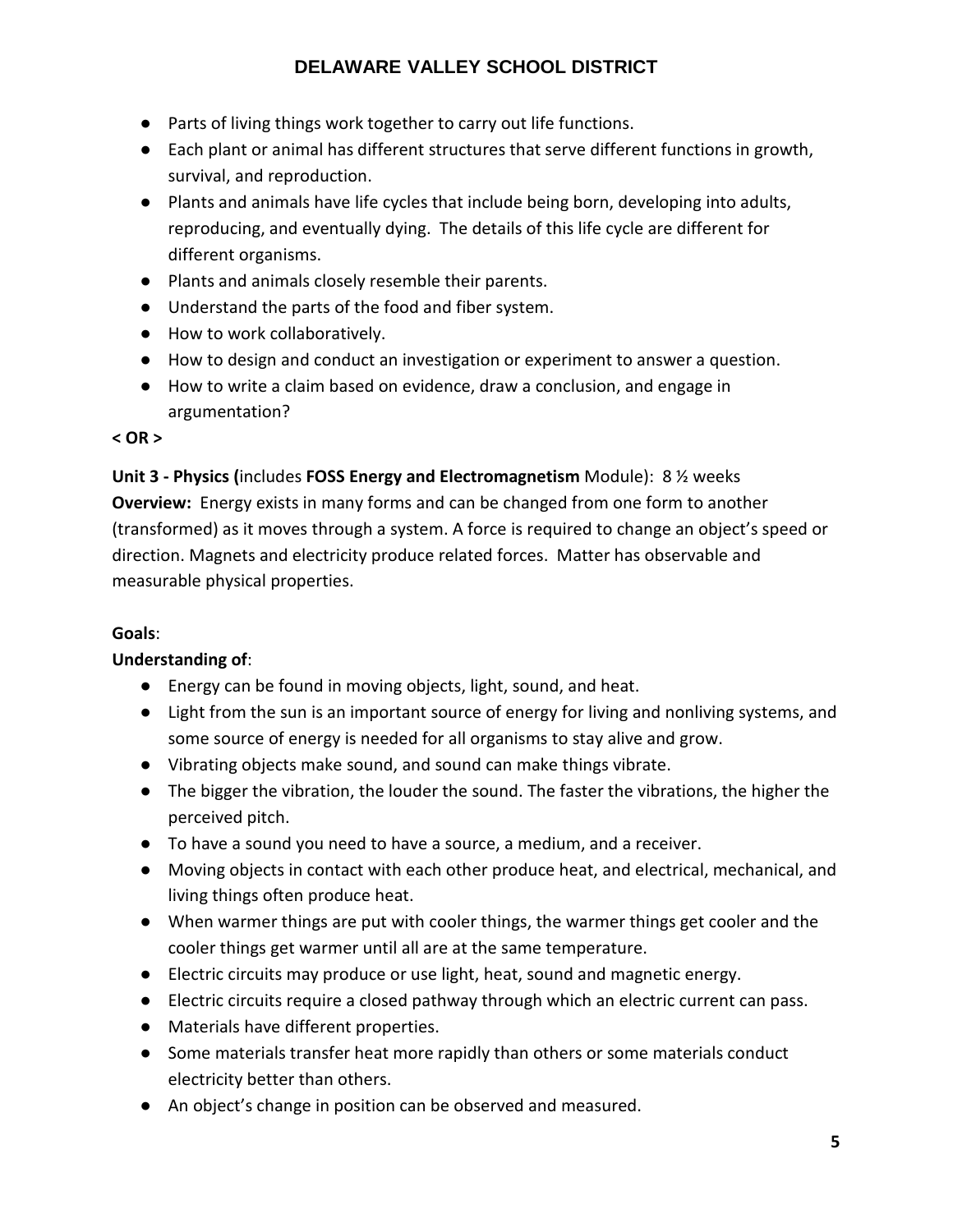- Changes in speed or direction of motion are caused by forces.
- An object's position can be described in terms of its relationship to another object or a stationary background.
- The greater the force, the greater the change in motion.
- Magnets attract or repel other magnets.
- Magnets attract certain kinds of materials.
- Forces can attract or repel other objects.
- Electric charges flowing through a wire can produce a measurable force on magnets and other objects.
- Matter has observable and measurable physical properties.
- Matter occurs in several states.
- Matter is composed of parts too small to be seen without magnification.

#### **< OR >**

**Unit 4 - Earth and Space Science (**includes **FOSS Sun, Moon, and Planets** Module**):** 8 ½ weeks **Overview:** The earth system changes constantly as air, water, soil, and rock interact, and the earth is a part of a larger sun, earth, moon system.

#### **Goals**:

#### **Understanding of**:

- Know that science is a way of understanding the natural world through inquiry, observation, and verification
- Know that natural and human-made objects are made up of parts
- Know models as useful simplifications of objects or processes
- Illustrate patterns that regularly occur and reoccur in nature.
- Know that scale is an important attribute of natural and human-made objects, events, and phenomena
- Recognize change in natural and physical systems
- Identify and use the nature of scientific and technological knowledge
- Describe objects in the world using the five senses
- Recognize and use the elements of scientific inquiry to solve problems
- A system is made of parts, and the parts can interact.
- Anything on or near the earth is pulled downward by the earth's gravity.
- Objects in the sky have patterns of movement that can be observed.
- The Earth rotates on its axis once every 24 hours, giving rise to the cycle of night and day.
- The Earth's rotation causes the sun, moon, stars, and planets to appear to orbit the Earth once each day.
- When liquid water disappears, it turns into a gas (water vapor) in the air.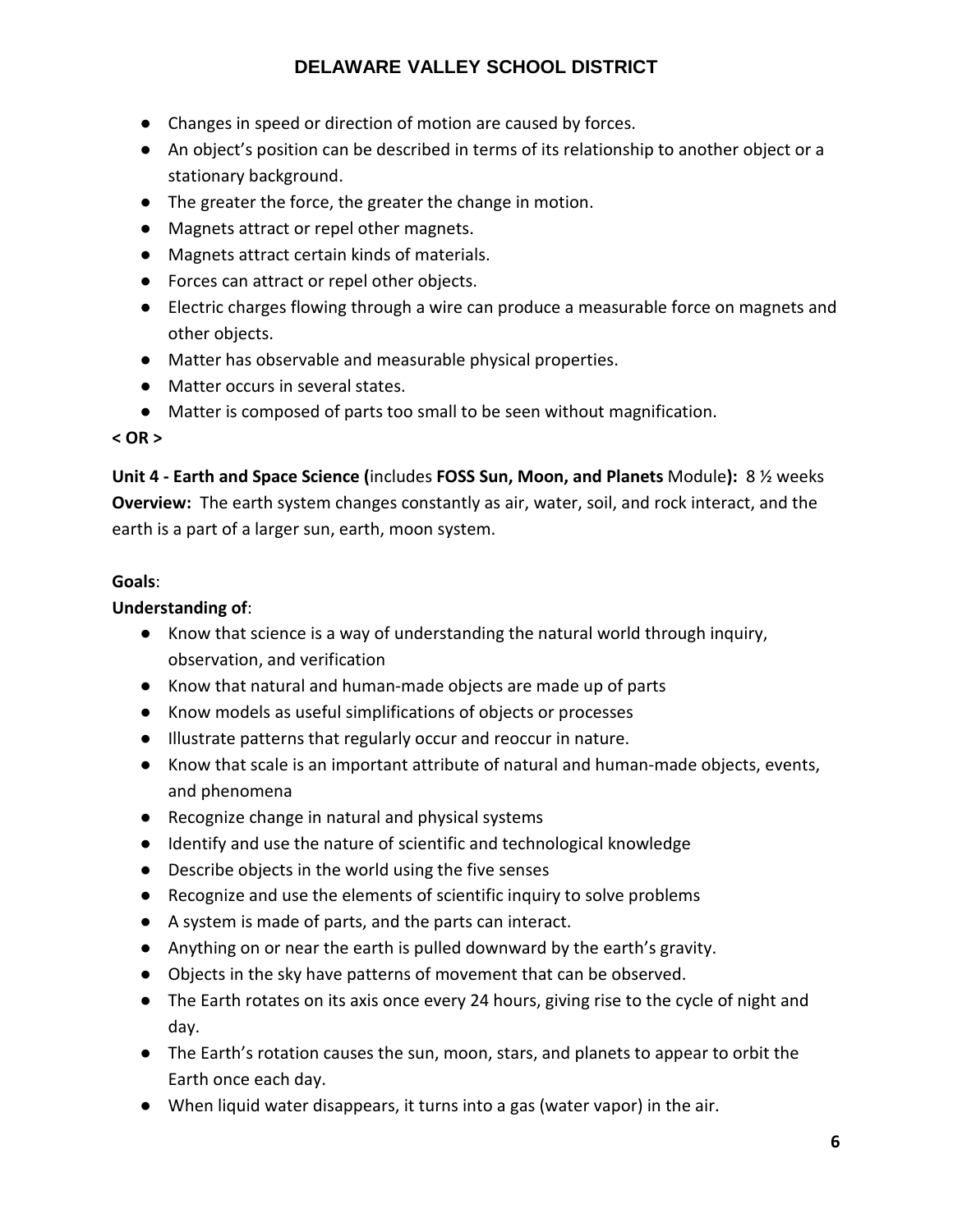- It can reappear as a liquid when cooled or as a solid when cooled further.
- Clouds and fog are made up of tiny water droplets or ice crystals.
- When such droplets or crystals get large enough, they fall as precipitation.
- Water from precipitation can seep into the ground, run off, or evaporate.
- Most groundwater eventually flows through streams, rivers and lakes and returns to the ocean.

#### **Marking Period Four – Overview with time range:** 7 weeks

**Overview:** Following the Science PSSA testing week, earlier omitted lessons/investigations may be taught. (See Marking Period One for Goals)

 $\overline{\phantom{a}}$ 

| Unit 2: Biology                                                |
|----------------------------------------------------------------|
| Macmillan: Science, A Closer Look                              |
| text: Unit A Chapter 1:                                        |
| *L1: Plant and Animal Cells                                    |
| *L2: Classifying Living Things                                 |
| Macmillan: Science, A Closer Look                              |
| text: Unit A Chapter 2:                                        |
| *L1: Invertebrates                                             |
| *L2: Vertebrates                                               |
| <b>FOSS Environments Module</b>                                |
| *Investigation 3: Brine Shrimp                                 |
| <b>Hatching</b>                                                |
| *3.1: Setting Up the Experiment                                |
| *3.2: Determining a Range of                                   |
| Tolerance                                                      |
| *3.3: Determining Viability                                    |
| *3.4: Variation in a Population                                |
| *Inv. 3 I-Check                                                |
| <b>Unit 3: Physical Science</b>                                |
| Macmillan: Science, A Closer Look                              |
| text: Unit E Chapter 10:                                       |
| *L2: Mixtures                                                  |
| *L3: Compounds                                                 |
| Macmillan: Science, A Closer Look                              |
| text: Unit F Chapter 11:                                       |
| *L4: Simple Machines                                           |
| <b>FOSS Energy and Electromagnetism</b>                        |
| <b>Investigation 2: Series and Parallel</b>                    |
| *2.4: Solar Cells in Series and Parallel                       |
| <b>FOSS Energy and Electromagnetism</b>                        |
| *Investigation 4: Electromagnetism                             |
|                                                                |
| *4.1: Building an Electromagnet<br>*4.2: Changing the Strength |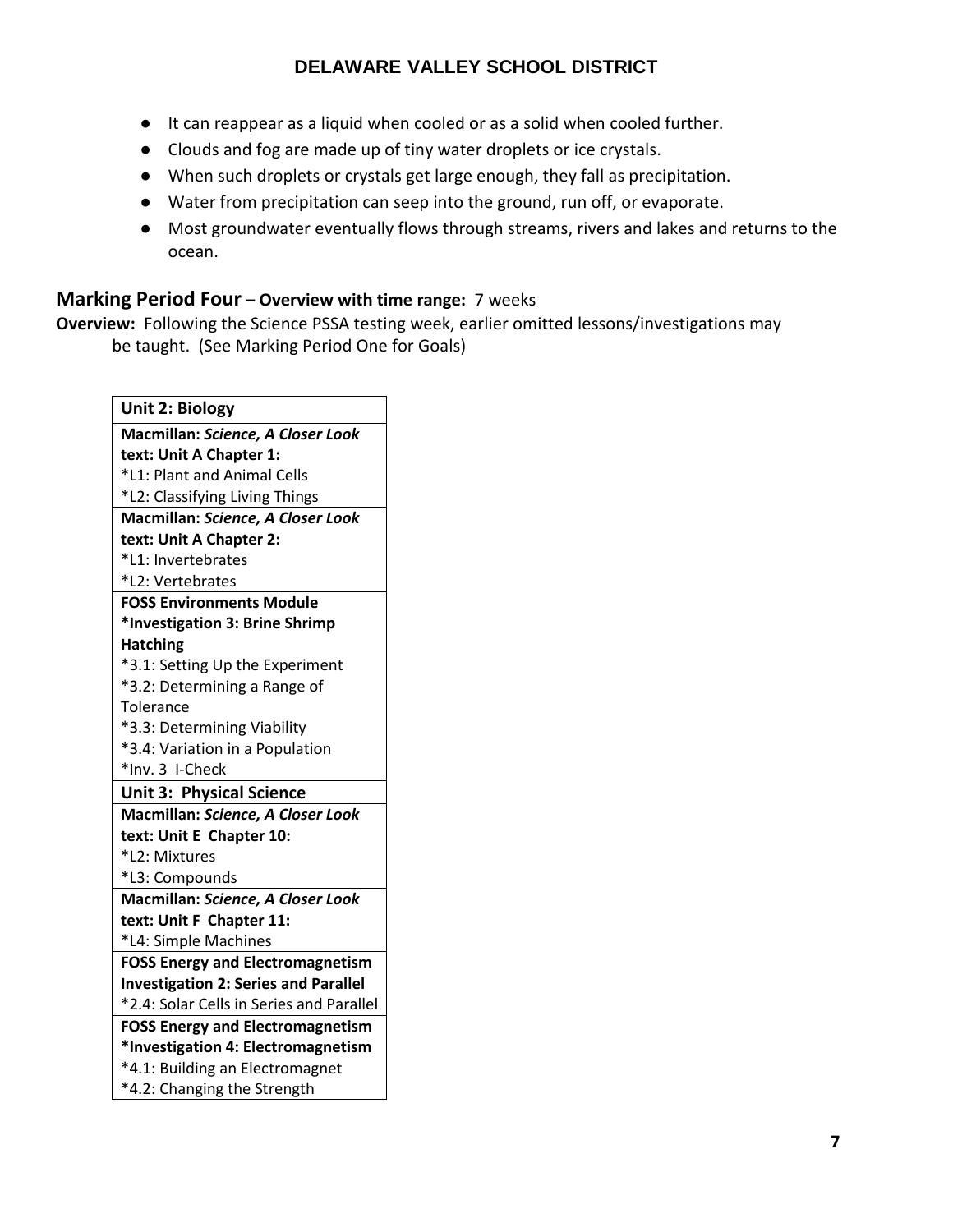| *4.3: Reinventing the Telegraph          |
|------------------------------------------|
| Inv. 4 I-Check                           |
| <b>FOSS Energy and Electromagnetism</b>  |
| * Investigation 5: Light Insight         |
| *5.1: Light Travels (if not taught       |
| earlier)                                 |
| *5.2: Seeing Colors                      |
| Inv. 5 I-Check                           |
| <b>Unit 4: Earth and Space Science</b>   |
| <b>FOSS Sun, Moon, and Planets</b>       |
| Module *Investigation 3: The Solar       |
| System                                   |
| *3.1: Solar System Cards                 |
| *3.2: Solar System Gravity               |
| Inv. 3 I-Check                           |
|                                          |
| <b>FOSS Sun, Moon, and Planets</b>       |
| <b>Module *Investigation 4: Patterns</b> |
| in the Sky                               |
| *4.1: Star Patterns                      |
| *4.2: Studying Stars                     |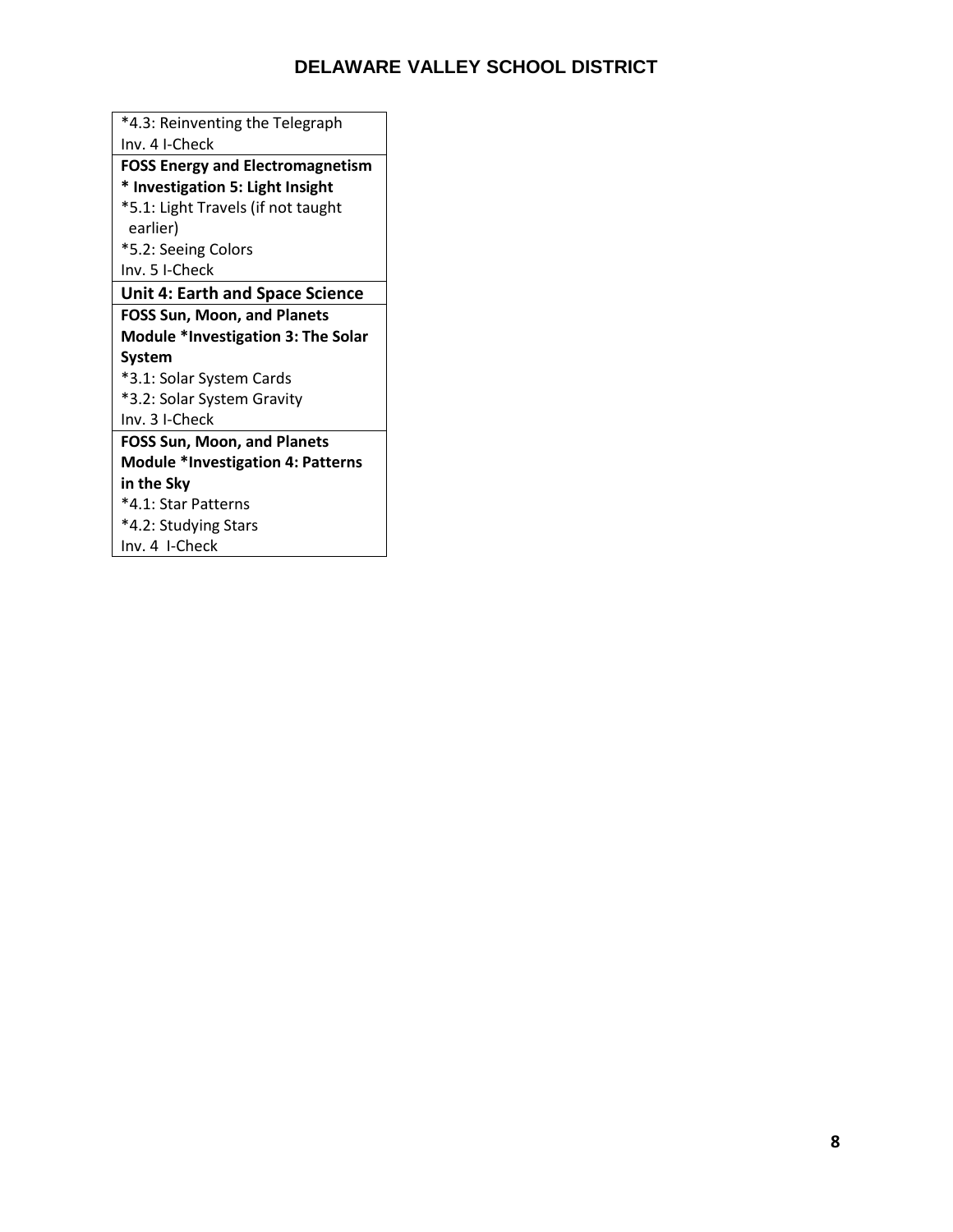# **Curriculum Plan**

### **Unit 1:** Nature of Science **Time Range:** 8 days

The Nature of Science concepts are intentionally taught first as a brief, separate unit to establish a common science language and familiarity with the scientific process.

#### **Standards Addressed:**

**[www.ped.sas.org](http://www.ped.sas.org/)**

**Overview:** Nature of Science introduces the ways in which scientists search for answers to questions and explanations of observations about the natural world; includes process knowledge of observing, classifying, inferring, predicting, measuring, hypothesizing, experimenting and interpreting data.

**Goal #1:** Identify and explain the application of scientific, environmental, or technological knowledge to possible solutions to problems.

**Objectives:** Students will be able to:

- Distinguish between a scientific fact and an opinion, providing clear explanations that connect observations and results (e.g., a scientific fact can be supported by making observations).
- Identify and describe examples of common technological changes past to present in the community (e.g., energy production, transportation, communications, agriculture, packaging materials) that have either positive or negative impacts on society or the environment.

*PSSA Finish Line, content can be utilized as printed packets for each student or accessed online through laptops, overhead viewers, Smartboards, or other media.* 

| <b>PSSA Finish Line Nature of Science Lessons:</b> | KWL, graphic organizers, concept maps, group |
|----------------------------------------------------|----------------------------------------------|
| Reasoning in Science                               | discussion                                   |
|                                                    | Direct instruction, modeling                 |
|                                                    | Cooperative learning, collaborative groups   |
|                                                    | Inquiry                                      |
|                                                    | Hands-on manipulatives, tools                |
|                                                    | Independent learning                         |
|                                                    | Reciprocal teaching                          |
|                                                    |                                              |

**MacMillan:** *Science, A Closer Look Text:* **Be a Scientist**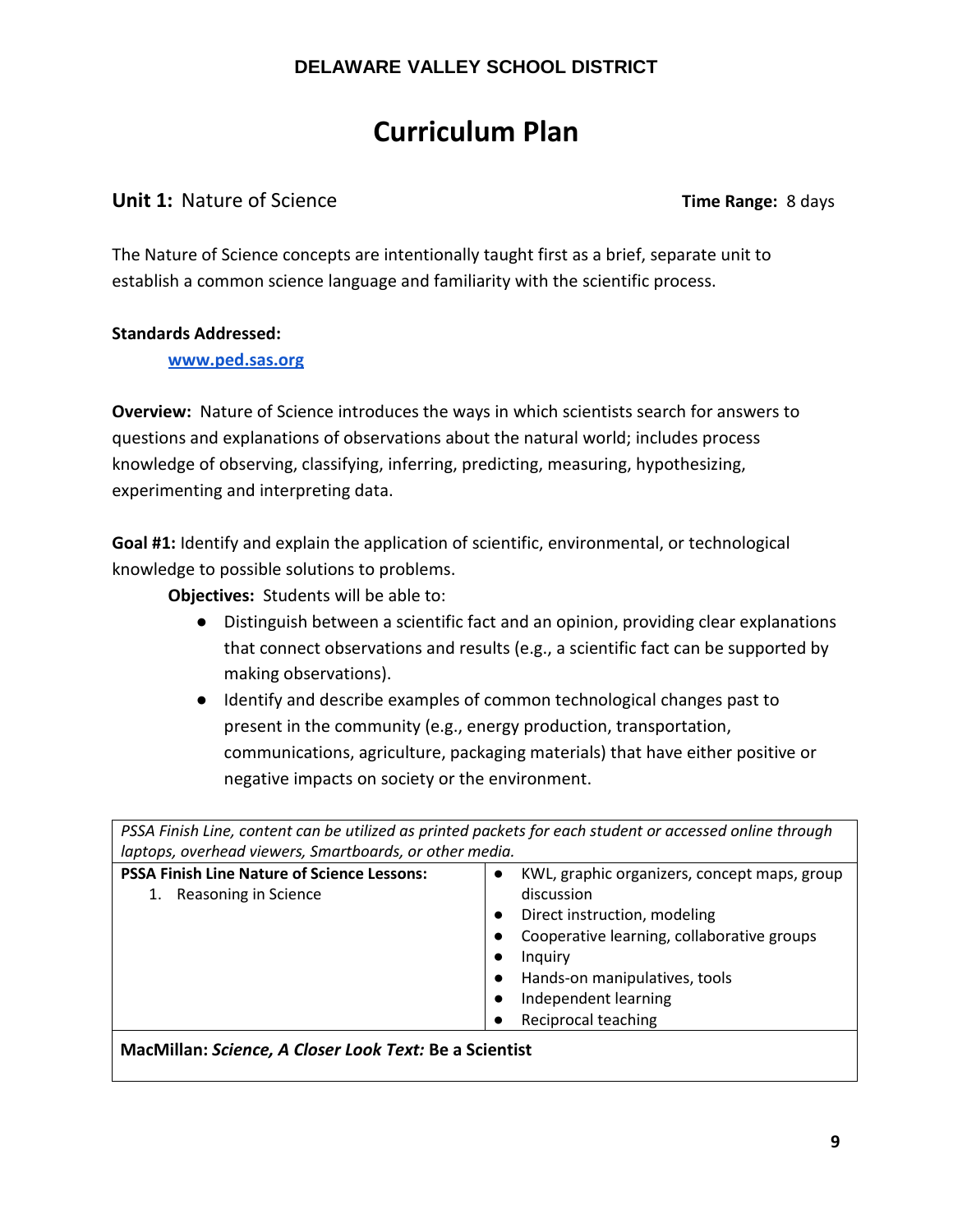**Goal #2:** Recognize and describe change in natural or human-made systems and the possible effects of those changes.

**Objectives:** Students will be able to:

- Observe and record change by using time and measurement.
- Describe relative size, distance, or motion.
- Observe and describe the change to objects caused by temperature change or light.
- Explain what happens to a living organism when its food supply, access to water, shelter, or space is changed (e.g., it might die, migrate, change behavior, eat something else).
- Provide examples, predict, or describe how everyday human activities (e.g., solid waste production, food production and consumption, transportation, water consumption, energy production and use) may change the environment.

| <b>Core Activities for Nature of Science</b>                                                             | <b>Corresponding Instructional Methods</b>   |
|----------------------------------------------------------------------------------------------------------|----------------------------------------------|
| PSSA Finish Line, content can be utilized as printed packets for each student or accessed online through |                                              |
| laptops, overhead viewers, Smartboards, or other media.                                                  |                                              |
| <b>PSSA Finish Line Nature of Science Lessons:</b>                                                       | KWL, graphic organizers, concept maps, group |
| Analysis in Science<br>2.                                                                                | discussion                                   |
|                                                                                                          | Direct instruction, modeling                 |
|                                                                                                          | Cooperative learning, collaborative groups   |
|                                                                                                          | Inquiry                                      |
|                                                                                                          | Hands-on manipulatives, tools                |
|                                                                                                          | Independent learning                         |
|                                                                                                          | Reciprocal teaching                          |
| MacMillan: Science, A Closer Look Text: Be a Scientist                                                   |                                              |

**Goal #3:** Apply skills necessary to conduct an experiment or design a solution to solve a problem.

- Generate questions about objects, organisms, or events that can be answered through scientific investigations.
- Design and describe an investigation (a fair test) to test one variable.
- Observe a natural phenomenon (e.g., weather changes, length of daylight/night, movement of shadows, animal migrations, growth of plants), record observations, and then make a prediction based on those observations.
- State a conclusion that is consistent with the information/data.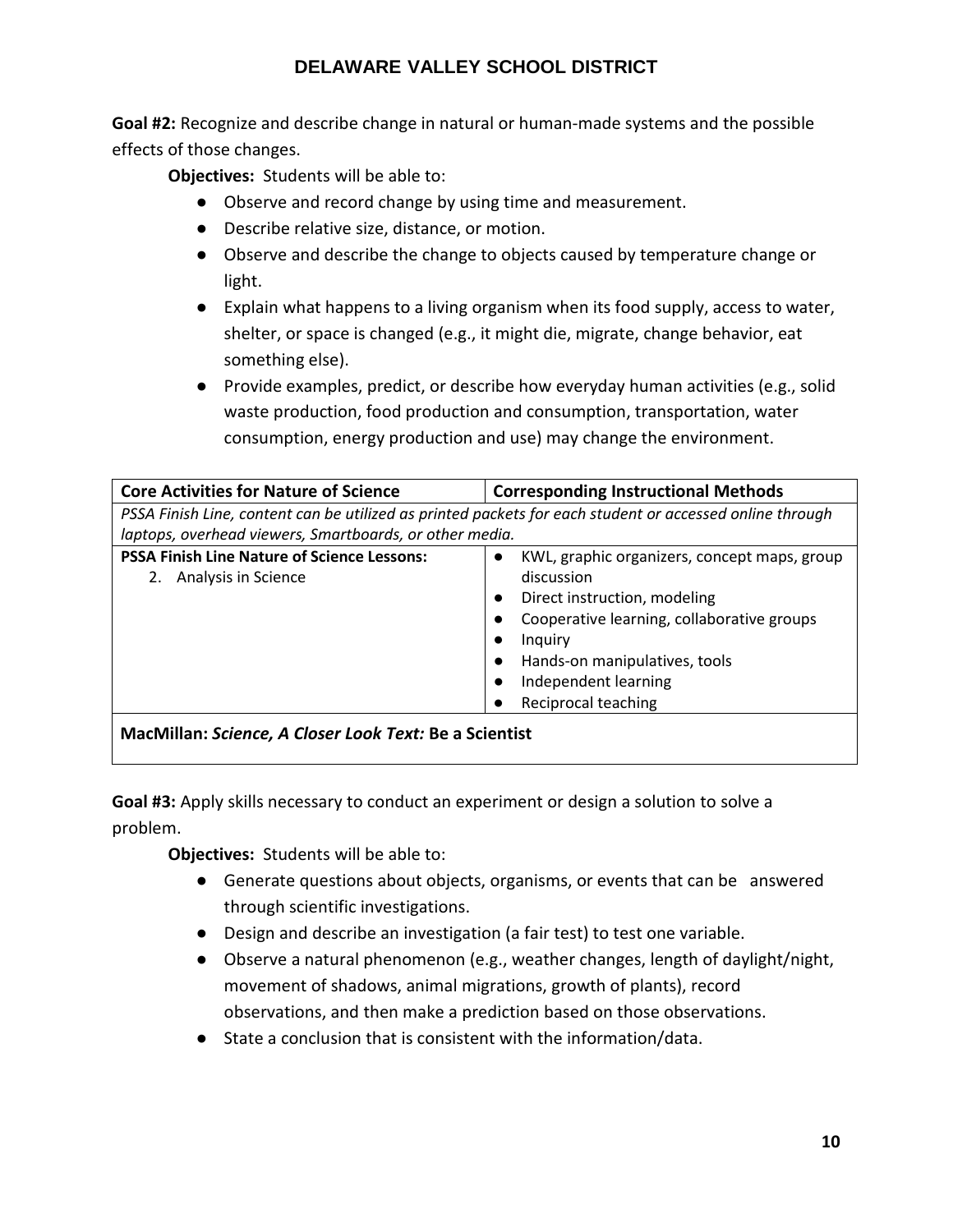| <b>Core Activities for Nature of Science</b>                                                                         | <b>Corresponding Instructional Methods</b>                                                                                                                                                                                                                                 |
|----------------------------------------------------------------------------------------------------------------------|----------------------------------------------------------------------------------------------------------------------------------------------------------------------------------------------------------------------------------------------------------------------------|
| PSSA Finish Line, content can be utilized as printed packets for each student or accessed online through             |                                                                                                                                                                                                                                                                            |
| laptops, overhead viewers, Smartboards, or other media.                                                              |                                                                                                                                                                                                                                                                            |
| <b>PSSA Finish Line Nature of Science Lessons:</b><br>Processes and procedures of Scientific<br>3.<br>Investigations | KWL, graphic organizers, concept maps, group<br>$\bullet$<br>discussion<br>Direct instruction, modeling<br>$\bullet$<br>Cooperative learning, collaborative groups<br>$\bullet$<br>Inquiry<br>Hands-on manipulatives, tools<br>Independent learning<br>Reciprocal teaching |
| MacMillan: Science, A Closer Look Text: Be a Scientist                                                               |                                                                                                                                                                                                                                                                            |

**Goal #4**: Identify appropriate instruments for a specific task and describe the information the instrument can provide.

**Objectives:** Students will be able to:

● Identify appropriate tools or instruments for specific tasks and describe the information they can provide (e.g., measuring: length - ruler, mass - balance scale, volume - beaker, temperature - thermometer; making observations: hand lens, binoculars, telescope).

| <b>Core Activities for Nature of Science</b>                                                             | <b>Corresponding Instructional Methods</b>                                                                                                                                                                                          |
|----------------------------------------------------------------------------------------------------------|-------------------------------------------------------------------------------------------------------------------------------------------------------------------------------------------------------------------------------------|
| PSSA Finish Line, content can be utilized as printed packets for each student or accessed online through |                                                                                                                                                                                                                                     |
| laptops, overhead viewers, Smartboards, or other media.                                                  |                                                                                                                                                                                                                                     |
| <b>PSSA Finish Line Nature of Science Lessons:</b><br>4. Tools in Scientific Investigations              | KWL, graphic organizers, concept maps, group<br>discussion<br>Direct instruction, modeling<br>Cooperative learning, collaborative groups<br>Inquiry<br>Hands-on manipulatives, tools<br>Independent learning<br>Reciprocal teaching |
| MacMillan: Science, A Closer Look Text: Be a Scientist                                                   |                                                                                                                                                                                                                                     |

**Goal #5:** Identify systems and describe relationships among parts of a familiar system (e.g.,

digestive system, simple machines, water cycle).

**Objectives:** Students will be able to:

● Categorize systems as either natural or human-made (e.g., ballpoint pens, simple electrical circuits, plant anatomy, water cycle).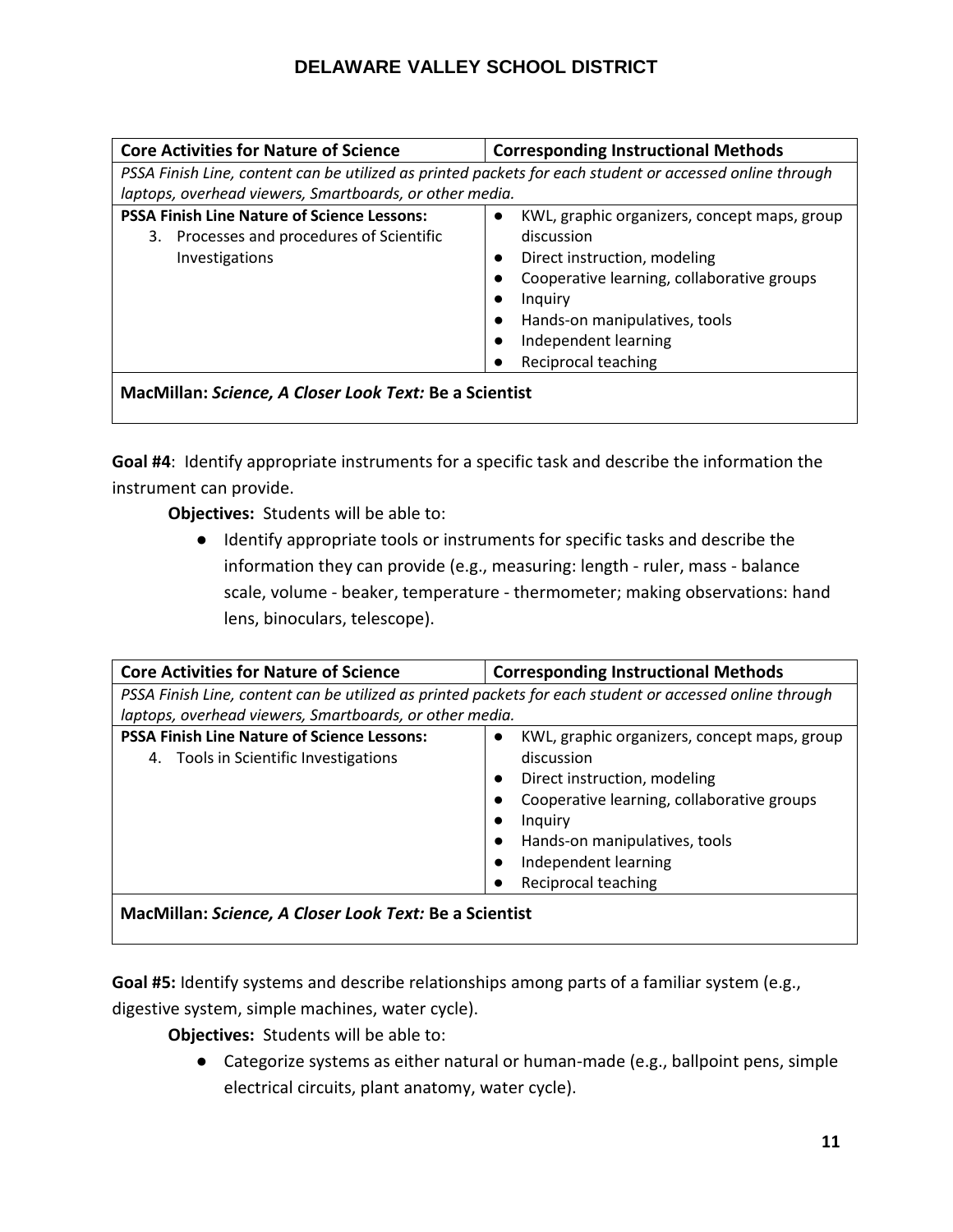- Explain a relationship between the living and nonliving components in a system (e.g., food web, terrarium).
- Categorize the parts of an ecosystem as either living or nonliving and describe their roles in the system.
- Identify the parts of the food and fiber systems as they relate to agricultural products from the source to the consumer.

| <b>Core Activities for Nature of Science</b>                                                             | <b>Corresponding Instructional Methods</b>                                                                                                                                                                                                                                                                        |
|----------------------------------------------------------------------------------------------------------|-------------------------------------------------------------------------------------------------------------------------------------------------------------------------------------------------------------------------------------------------------------------------------------------------------------------|
| PSSA Finish Line, content can be utilized as printed packets for each student or accessed online through |                                                                                                                                                                                                                                                                                                                   |
| laptops, overhead viewers, Smartboards, or other media.                                                  |                                                                                                                                                                                                                                                                                                                   |
| <b>PSSA Finish Line Nature of Science Lessons:</b><br><b>5.</b> Systems                                  | KWL, graphic organizers, concept maps, group<br>$\bullet$<br>discussion<br>Direct instruction, modeling<br>$\bullet$<br>Cooperative learning, collaborative groups<br>$\bullet$<br>Inquiry<br>$\bullet$<br>Hands-on manipulatives, tools<br>$\bullet$<br>Independent learning<br>$\bullet$<br>Reciprocal teaching |
| MacMillan: Science, A Closer Look Text: Be a Scientist                                                   |                                                                                                                                                                                                                                                                                                                   |

**Goal #6:** Use models to illustrate simple concepts and compare the models to what they represent.

- Identify what different models represent (e.g., maps show physical features, directions, distances; globes represent Earth; drawings of watersheds depict terrain; dioramas show ecosystems; concept maps show relationships of ideas).
- Use models to make observations to explain how systems work (e.g., water cycle, Sun-Earth-Moon system).
- Use appropriate, simple modeling tools and techniques to describe or illustrate a system (e.g., two cans and string to model a communications system, terrarium to model an ecosystem).

| <b>Core Activities for Nature of Science</b>                                                             | <b>Corresponding Instructional Methods</b>   |
|----------------------------------------------------------------------------------------------------------|----------------------------------------------|
| PSSA Finish Line, content can be utilized as printed packets for each student or accessed online through |                                              |
| laptops, overhead viewers, Smartboards, or other media.                                                  |                                              |
| <b>PSSA Finish Line Nature of Science Lessons:</b>                                                       | KWL, graphic organizers, concept maps, group |
| 6. Models                                                                                                | discussion                                   |
|                                                                                                          | Direct instruction, modeling                 |
|                                                                                                          | Cooperative learning, collaborative groups   |
|                                                                                                          | Inquiry                                      |
|                                                                                                          | Hands-on manipulatives, tools                |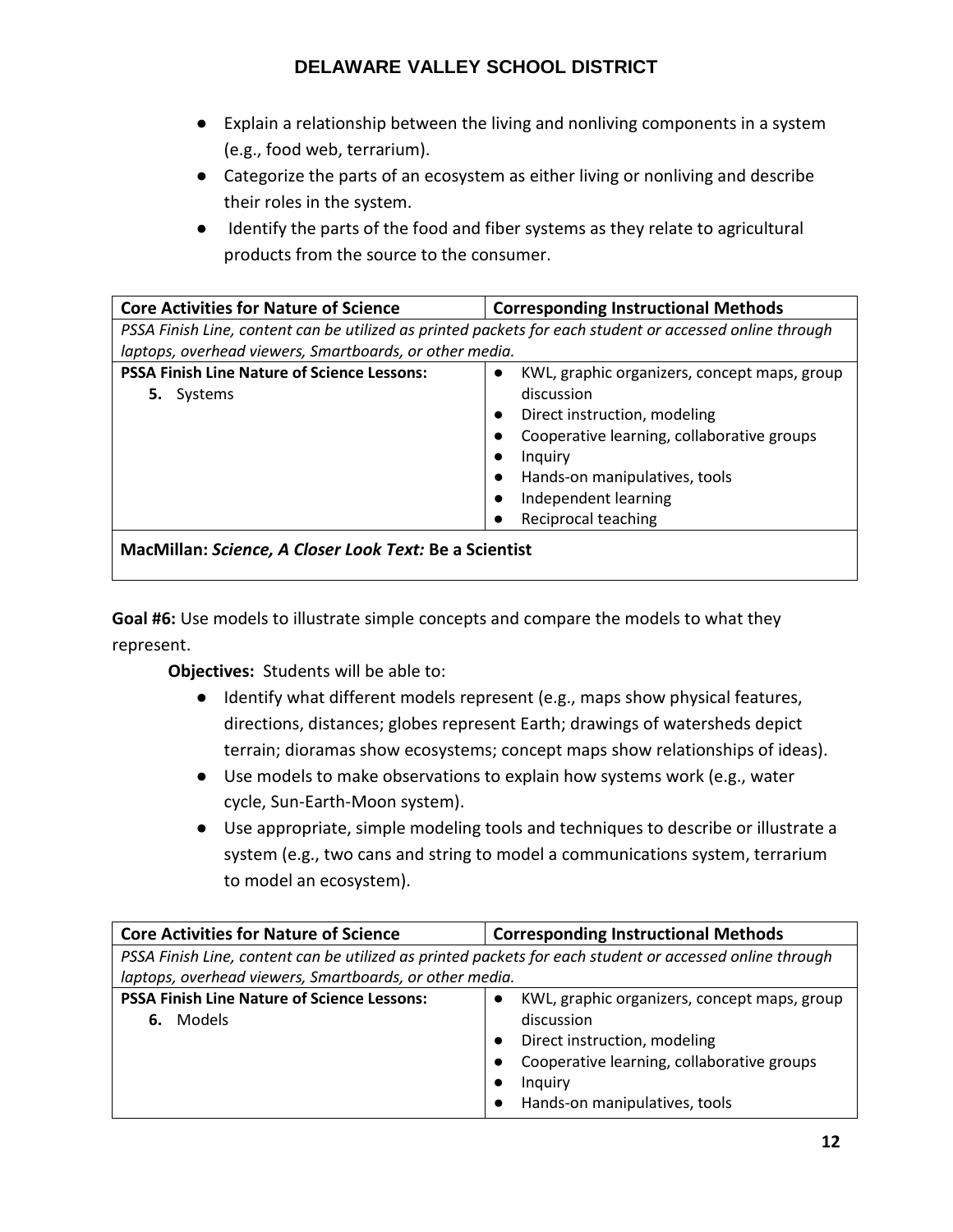|                                                        | Independent learning |
|--------------------------------------------------------|----------------------|
|                                                        | Reciprocal teaching  |
| MacMillan: Science. A Closer Look Text: Be a Scientist |                      |

**Goal #7:** Identify and make observations about patterns that regularly occur and reoccur in nature.

**Objectives:** Students will be able to:

- Identify and describe observable patterns (e.g., growth patterns in plants, weather, water cycle).
- Predict future conditions/events based on observable patterns (e.g., day/night, seasons, sunrise/sunset, lunar phases).

| <b>Core Activities for Nature of Science</b>                                                             | <b>Corresponding Instructional Methods</b>                                                                                                                                                                                          |
|----------------------------------------------------------------------------------------------------------|-------------------------------------------------------------------------------------------------------------------------------------------------------------------------------------------------------------------------------------|
| PSSA Finish Line, content can be utilized as printed packets for each student or accessed online through |                                                                                                                                                                                                                                     |
| laptops, overhead viewers, Smartboards, or other media.                                                  |                                                                                                                                                                                                                                     |
| <b>PSSA Finish Line Nature of Science Lessons:</b><br>$\bullet$<br>7. Patterns<br>$\bullet$              | KWL, graphic organizers, concept maps, group<br>discussion<br>Direct instruction, modeling<br>Cooperative learning, collaborative groups<br>Inquiry<br>Hands-on manipulatives, tools<br>Independent learning<br>Reciprocal teaching |

**MacMillan:** *Science, A Closer Look Text:* **Be a Scientist**

#### **Supplemental materials if available:**

Science Prep Workbooks

[www.pde.sas.org](http://www.pde.sas.org/)

#### **Assessments:**

**Diagnostic:** Scientific Method Pretest, KWL

**Formative:** Itś Your Turn daily lesson quiz, exit ticket, observation

**Summative:** Nature of Science comprehensive unit test, science journal,

project/models

#### **Extensions:**

Journals

Projects

Independent research

Reciprocal teaching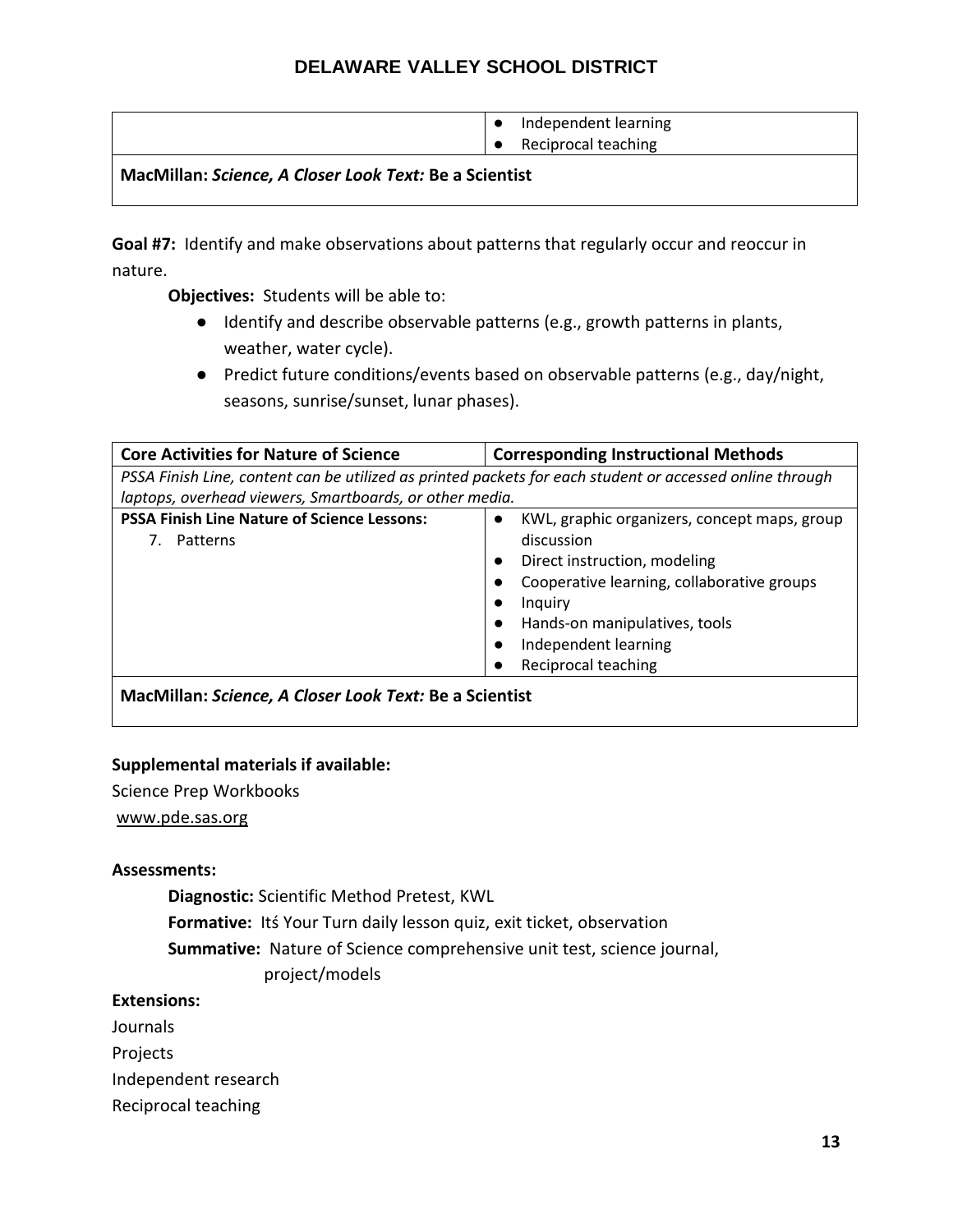## **Correctives:**

Provide manipulatives and hands-on activities to support the core activities Reciprocal teaching Scaffolding in collaborative groups

#### **Materials and Resources:**

PSSA Finish Line MacMillan: A Closer Look textbook Science Prep Workbooks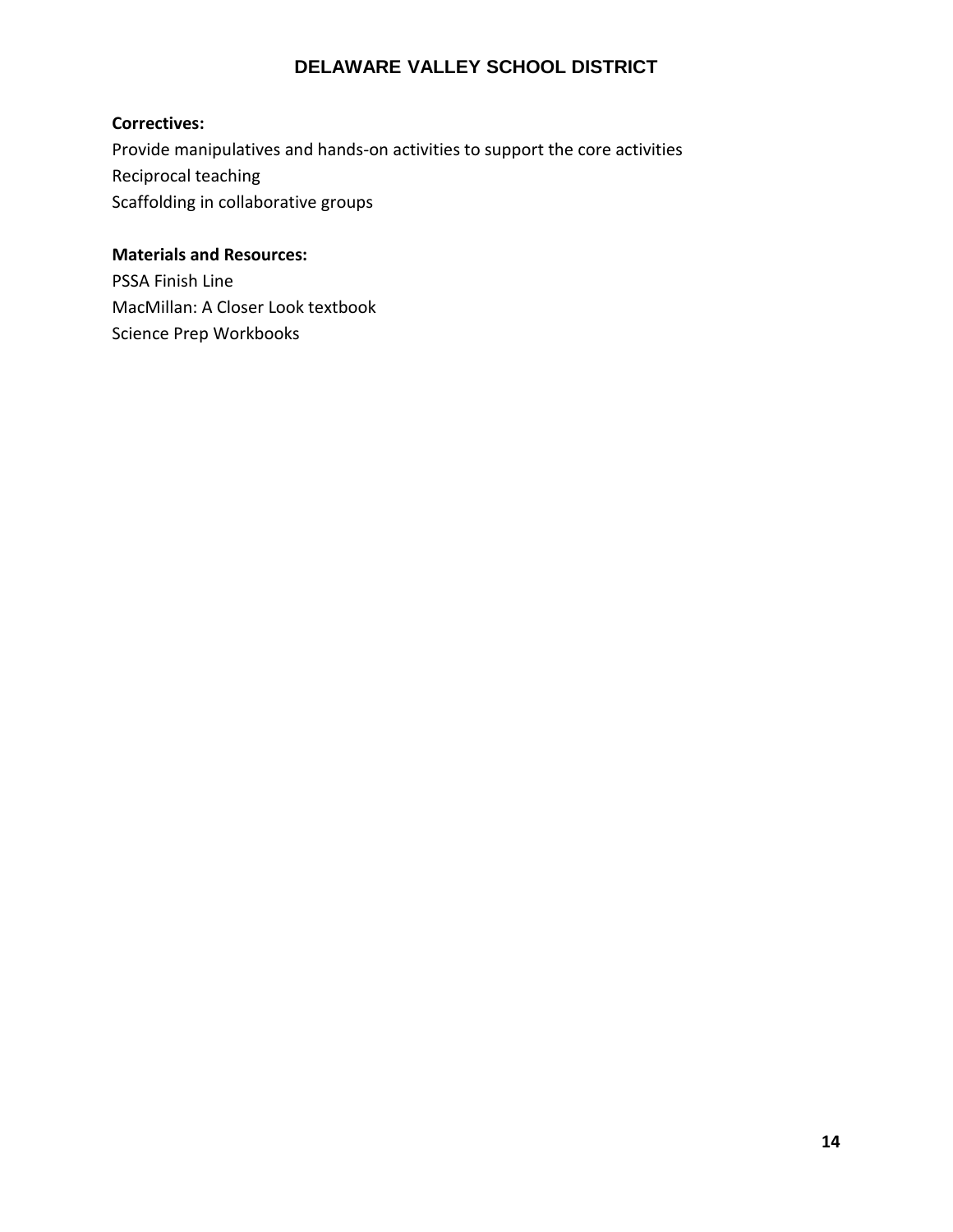**Unit 2:** Biology **Time Range: 8 % weeks** 

#### **Standards Addressed: [www.pde.sas.org](http://www.pde.sas.org/)**

#### **Overview:**

Biology of organisms and cells concerns living things, their appearance, different types of life, the scope of similarities and differences, where they live and how they live. Living things are made of the same components as all other matter, involve the same kinds of transformations of energy and move using the same basic kinds of forces as described in chemistry and physics standards. Through the study of the diversity of life, students learn how life has evolved. This great variety of life forms continues to change even today as genetic instructions within cells are passed from generation to generation, yet the amazing integrity of most species remain.

**Goal #1: I**dentify and describe similarities and differences between living things and their life processes.

- Identify life processes of living things (e.g., growth, digestion, respiration).
- Compare similar functions of external characteristics of organisms (e.g., anatomical characteristics: appendages, type of covering, body segments).
- Describe basic needs of plants and animals (e.g., air, water, food).
- Describe how different parts of a living thing work together to provide what the organism needs (e.g., parts of plants: roots, stems, leaves).
- Describe the life cycles of different organisms (e.g., moth, grasshopper, frog, seed-producing plant).

| <b>Core Activities for Biology</b>                                                                                                                   | <b>Corresponding Instructional Methods</b>                                                                                                                                                                                                       |
|------------------------------------------------------------------------------------------------------------------------------------------------------|--------------------------------------------------------------------------------------------------------------------------------------------------------------------------------------------------------------------------------------------------|
| investigations as needed.                                                                                                                            | * PSSA Finish Line and Macmillan core activities may be taught separately or paired with appropriate FOSS                                                                                                                                        |
| <b>PSSA Finish Line Biological Science Lessons:</b><br>Similarities Between Plants and<br>Animals<br>Differences Between Plants and<br>2.<br>Animals | KWL, graphic organizers, concept maps, group<br>$\bullet$<br>discussion<br>Direct instruction, modeling<br>Cooperative learning, collaborative groups<br>Inquiry<br>Hands-on manipulatives, tools<br>Independent learning<br>Reciprocal teaching |
| <b>FOSS Environments Module</b>                                                                                                                      |                                                                                                                                                                                                                                                  |
| <b>Module Pretest/Survey</b><br><b>Investigation 1: Environmental Factors</b>                                                                        |                                                                                                                                                                                                                                                  |
| 1.1: Observing Mealworms                                                                                                                             |                                                                                                                                                                                                                                                  |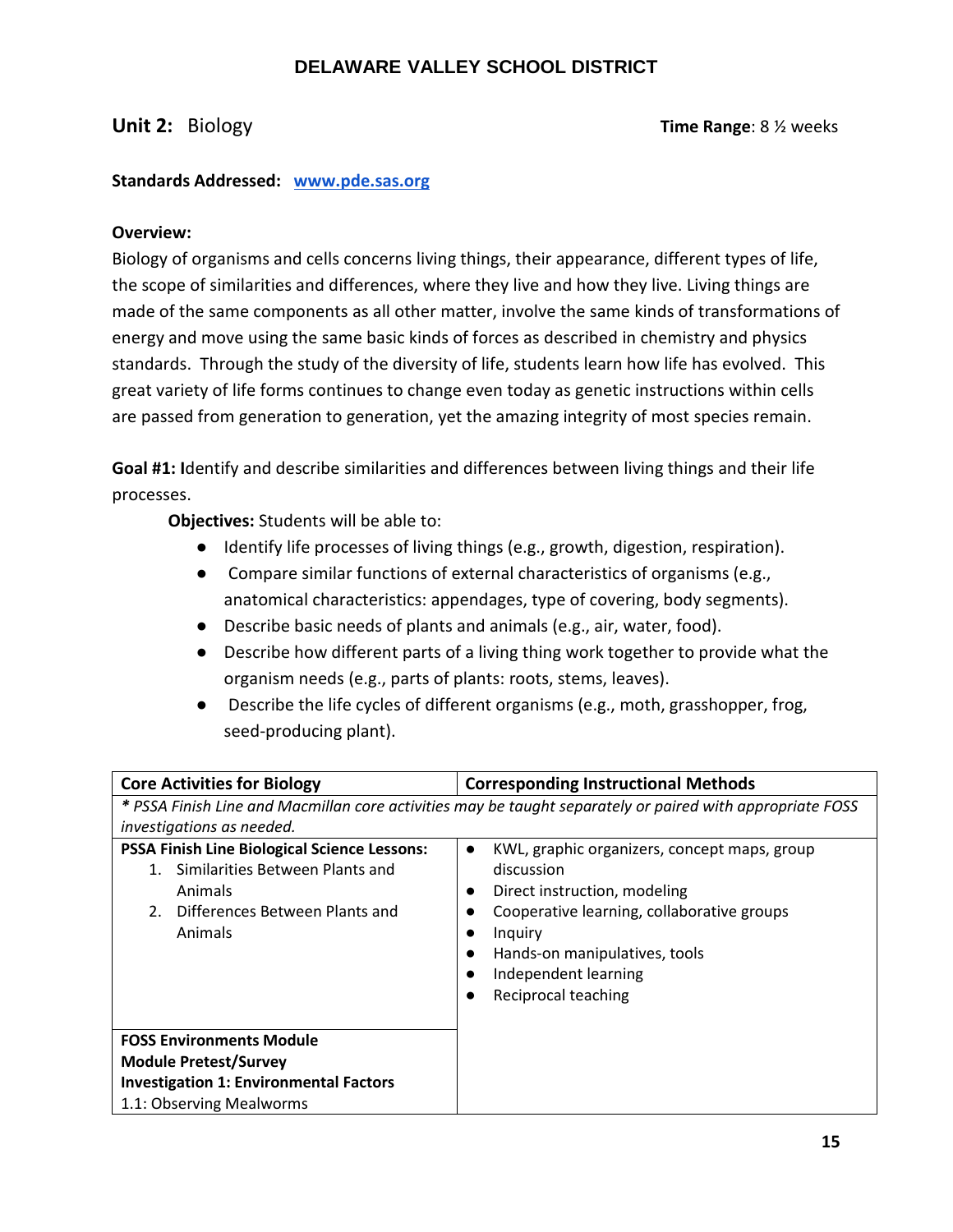| 1.2: Designing an Isopod Experiment        |                                                        |
|--------------------------------------------|--------------------------------------------------------|
| 1.3: Leaf-Litter Critters                  |                                                        |
| $Inv. 1: I-Check$                          |                                                        |
| <b>FOSS Environments Module</b>            | Journals, word wall, collaborative groups conduct      |
| <b>Investigation 4: Range of Tolerance</b> | investigations to answer focus questions, write claims |
| 4.1: Water or Salt Tolerance of Plants     | supported with evidence, draw conclusions, and engage  |
| 4.2: Plant Patterns                        | in argumentation, close read FOSS/related literature   |
| 4.3: Plant Attractions                     |                                                        |
| <b>Module Posttest/Survey</b>              |                                                        |

**Goal #2:** Identify and explain how adaptations help organisms to survive.

- Identify characteristics for plant and animal survival in different environments (e.g., wetland, tundra, desert, prairie, deep ocean, forest).
- Explain how specific adaptations can help a living organism survive (e.g., protective coloration, mimicry, leaf sizes and shapes, ability to catch or retain water).

| <b>Core Activities for Biology</b>                                                                                                                                                                                                                           | <b>Corresponding Instructional Methods</b>                                                                                                                                                                                                       |
|--------------------------------------------------------------------------------------------------------------------------------------------------------------------------------------------------------------------------------------------------------------|--------------------------------------------------------------------------------------------------------------------------------------------------------------------------------------------------------------------------------------------------|
| investigations as needed.                                                                                                                                                                                                                                    | * PSSA Finish Line and Macmillan core activities may be taught separately or paired with appropriate FOSS                                                                                                                                        |
| <b>PSSA Finish Line Biological Science Lessons:</b><br>Adaptations<br>3.<br>Macmillan: Science, A Closer Look text:<br>Unit B Chapter 4:<br>L1: Animal Adaptations<br>L2: Plant Adaptations<br>L3: Changes in Ecosystems<br>Unit B Ch 4 Summative Assessment | KWL, graphic organizers, concept maps, group<br>discussion<br>Direct instruction, modeling<br>Cooperative learning, collaborative groups<br>$\bullet$<br>Inquiry<br>Hands-on manipulatives, tools<br>Independent learning<br>Reciprocal teaching |
| <b>Generation Genius (online)</b><br>L: Adaptation and the Environment<br><b>Module Posttest/Survey</b>                                                                                                                                                      | DIY hands-on activities are virtually found<br>$\bullet$<br>Vocabulary<br>exit tickets<br>Kahoot<br>$\bullet$<br>paper quizzes<br>discussion questions<br>additional reading materials                                                           |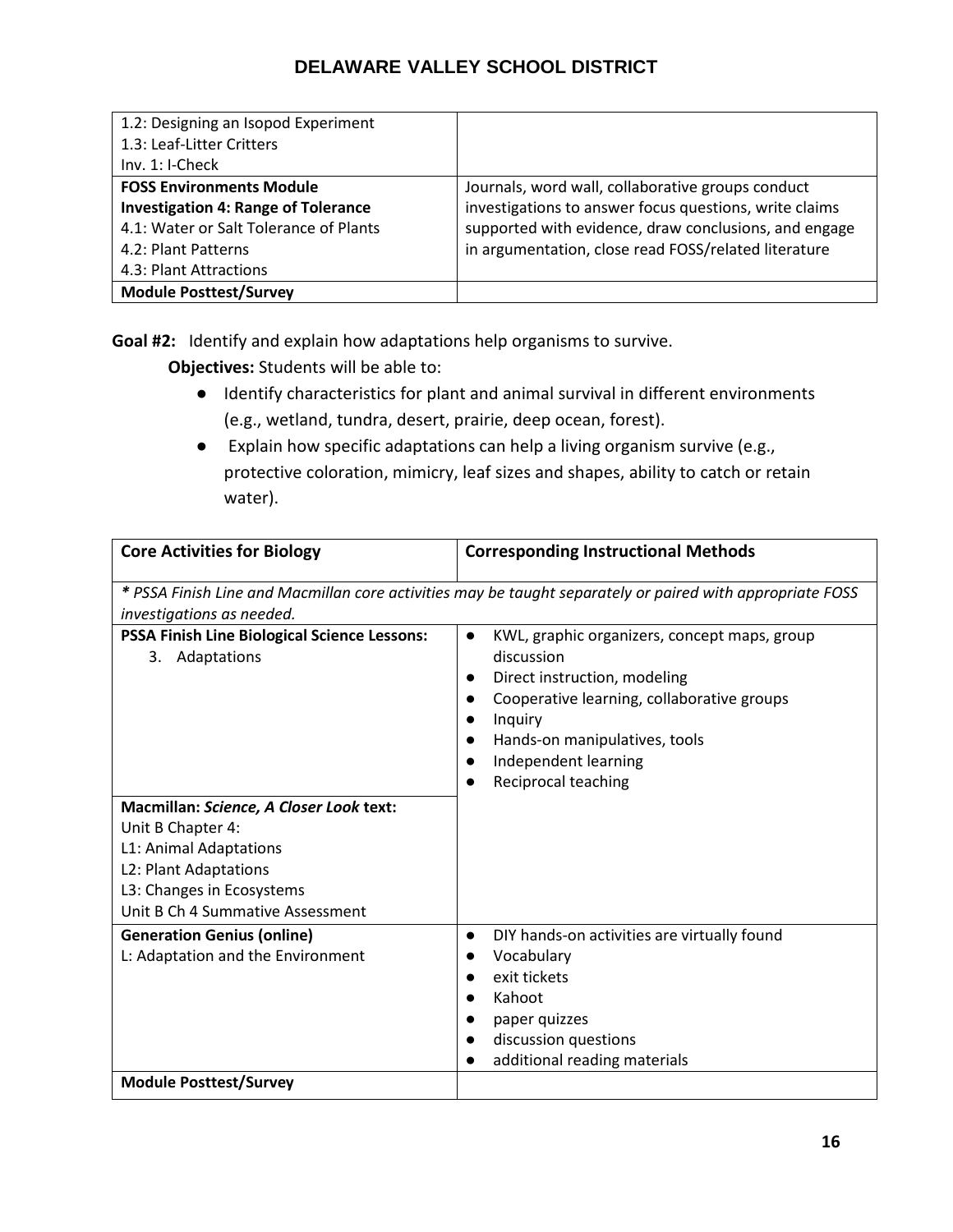**Goal #3:** Identify that characteristics are inherited and, thus, offspring closely resemble their parents.

**Objectives:** Students will be able to:

● Identify physical characteristics (e.g., height, hair color, eye color, attached earlobes, ability to roll tongue) that appear in both parents and could be passed onto offspring.

| <b>Core Activities for Biology</b>                                                                        | <b>Corresponding Instructional Methods</b>                                                                                                                       |
|-----------------------------------------------------------------------------------------------------------|------------------------------------------------------------------------------------------------------------------------------------------------------------------|
| * PSSA Finish Line and Macmillan core activities may be taught separately or paired with appropriate FOSS |                                                                                                                                                                  |
| investigations as needed.                                                                                 |                                                                                                                                                                  |
| <b>PSSA Finish Line Biological Science Lessons:</b><br>Inherited Characteristics<br>4.                    | KWL, graphic organizers, concept maps, group<br>$\bullet$<br>discussion<br>Direct instruction, modeling<br>Cooperative learning, collaborative groups<br>Inquiry |
| Macmillan: Science, A Closer Look text:                                                                   | Hands-on manipulatives, tools                                                                                                                                    |
| Unit A Chapter 1:                                                                                         | Independent learning                                                                                                                                             |
| *L1: Plant and Animal Cells                                                                               | Reciprocal teaching                                                                                                                                              |
| *L2: Classifying Living Things                                                                            |                                                                                                                                                                  |
| L3: Plant Kingdom (plant part functions)                                                                  |                                                                                                                                                                  |
| L4: How Seed Plants Reproduce                                                                             |                                                                                                                                                                  |
| Unit A Ch 1 Summative Assessment                                                                          |                                                                                                                                                                  |
| *(L1, L2 are not PSSA tested content and can                                                              |                                                                                                                                                                  |
| be later taught as an extension.)                                                                         |                                                                                                                                                                  |
| <b>Module Posttest/Survey</b>                                                                             |                                                                                                                                                                  |

**Goal #4:** Identify and describe living and nonliving things in the environment and their interaction.

- Describe the living and nonliving components of a local ecosystem (e.g., lentic and lotic systems, forest, cornfield, grasslands, city park, playground).
- Describe interactions between living and nonliving components (e.g. plants water, soil, sunlight, carbon dioxide, temperature; animals – food, water, shelter, oxygen, temperature) of a local ecosystem.

| <b>Core Activities for Biology</b>                                | <b>Corresponding Instructional Methods</b>                                                                                               |
|-------------------------------------------------------------------|------------------------------------------------------------------------------------------------------------------------------------------|
|                                                                   | * PSSA Finish Line and Macmillan core activities may be taught separately or paired with appropriate FOSS                                |
| investigations as needed.                                         |                                                                                                                                          |
| <b>PSSA Finish Line Biological Science Lessons:</b><br>Ecosystems | KWL, graphic organizers, concept maps, group<br>discussion<br>Direct instruction, modeling<br>Cooperative learning, collaborative groups |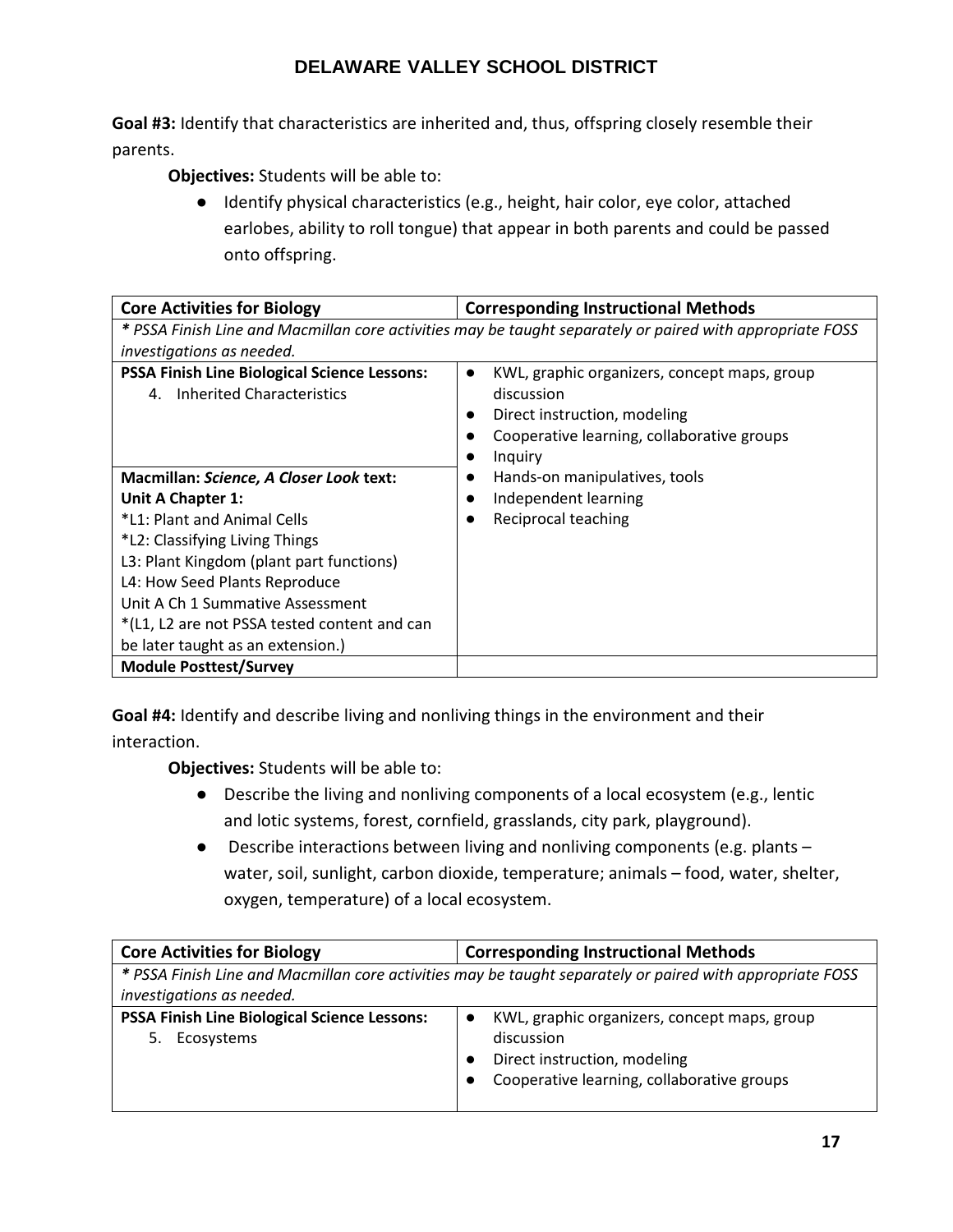| Macmillan: Science, A Closer Look text:<br>Unit B Chapter 3:<br>L1: Introduction to Ecosystems<br>L <sub>2</sub> : Biomes<br>L3: Relationships in Ecosystems<br>Unit B Ch 3 Summative Assessment<br><b>FOSS Environments Module</b><br>Investigation 2: Ecosystems (Online)<br>2.1: Designing an Aquarium | Inquiry<br>$\bullet$<br>Hands-on manipulatives, tools<br>$\bullet$<br>Independent learning<br>$\bullet$<br>Reciprocal teaching |
|-----------------------------------------------------------------------------------------------------------------------------------------------------------------------------------------------------------------------------------------------------------------------------------------------------------|--------------------------------------------------------------------------------------------------------------------------------|
| 2.2: Food Chains and Food Webs                                                                                                                                                                                                                                                                            |                                                                                                                                |
| 2.3: Population Simulation                                                                                                                                                                                                                                                                                |                                                                                                                                |
| 2.4: Kelp Forest Food Web                                                                                                                                                                                                                                                                                 |                                                                                                                                |
| Inv. 2: I-Check                                                                                                                                                                                                                                                                                           |                                                                                                                                |
| <b>Generation Genius (online)</b>                                                                                                                                                                                                                                                                         | DIY hands-on activities are virtually found<br>$\bullet$                                                                       |
| L: Ecosystems                                                                                                                                                                                                                                                                                             | Vocabulary<br>$\bullet$                                                                                                        |
| L: Food Webs                                                                                                                                                                                                                                                                                              | exit tickets                                                                                                                   |
|                                                                                                                                                                                                                                                                                                           | Kahoot                                                                                                                         |
|                                                                                                                                                                                                                                                                                                           | paper quizzes                                                                                                                  |
|                                                                                                                                                                                                                                                                                                           | discussion questions                                                                                                           |
|                                                                                                                                                                                                                                                                                                           | additional reading materials                                                                                                   |
| <b>Module Posttest/Survey</b>                                                                                                                                                                                                                                                                             |                                                                                                                                |

**Goal #5:** Describe, explain, and predict change in natural or human-made systems and the possible effects of those changes on the environment.

- Describe what happens to a living thing when its habitat is changed.
- Describe and predict how changes in the environment (e.g., fire, pollution, flood, building dams) can affect systems.
- Explain and predict how changes in seasons affect plants, animals, or daily human life (e.g., food availability, shelter, mobility).

| <b>Core Activities for Biology</b>                                                                        | <b>Corresponding Instructional Methods</b>                                                                                                                                                        |
|-----------------------------------------------------------------------------------------------------------|---------------------------------------------------------------------------------------------------------------------------------------------------------------------------------------------------|
| * PSSA Finish Line and Macmillan core activities may be taught separately or paired with appropriate FOSS |                                                                                                                                                                                                   |
| investigations as needed.                                                                                 |                                                                                                                                                                                                   |
| <b>PSSA Finish Line Biological Science Lessons:</b><br>Natural and Human Changes to<br>6.<br>Ecosystems   | KWL, graphic organizers, concept maps, group<br>$\bullet$<br>discussion<br>Direct instruction, modeling<br>Cooperative learning, collaborative groups<br>Inquiry<br>Hands-on manipulatives, tools |
| Macmillan: Science, A Closer Look text:                                                                   | Independent learning                                                                                                                                                                              |
| Unit A Chapter 2:                                                                                         | Reciprocal teaching                                                                                                                                                                               |
| *L1: Invertebrates                                                                                        |                                                                                                                                                                                                   |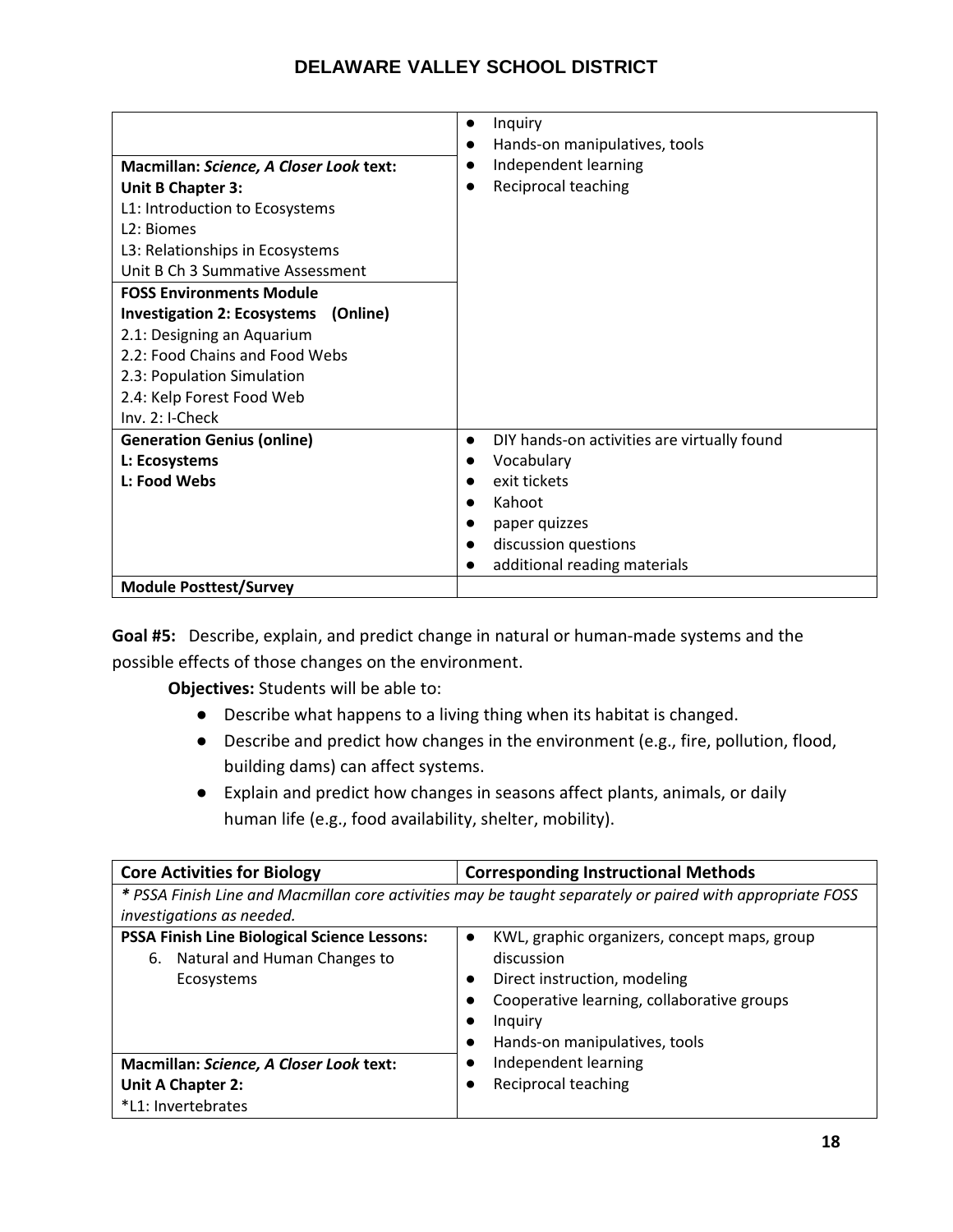| *L2: Vertebrates                             |  |
|----------------------------------------------|--|
| L3: Systems in Animals                       |  |
| L4: Animal Life Cycles                       |  |
| Unit A Ch 2 Summative Assessment             |  |
| *(L2, L3 are not PSSA tested content and can |  |
| be later taught as an extension.)            |  |
| <b>Module Posttest/Survey</b>                |  |

**Goal #6:** Identify and describe human reliance on the environment at the individual or the community level.

**Objectives:** Students will be able to:

- Identify everyday human activities (e.g., driving, washing, eating, manufacturing, farming) within a community that depend on the natural environment.
- Describe the human dependence on the food and fiber systems from production to consumption (e.g., food, clothing, shelter, products).
- Identify biological pests (e.g., fungi molds, plants foxtail, purple loosestrife, Eurasian water milfoil; animals – aphides, ticks, zebra mussels, starlings, mice) that compete with humans for resources.
- Identify major land uses in the urban, suburban and rural communities (e.g., housing, commercial, recreation).
- Describe the effects of pollution (e.g., litter) in the community.

| <b>Core Activities for Biology</b>                                    | <b>Corresponding Instructional Methods</b>                                                                                                                                                                                          |
|-----------------------------------------------------------------------|-------------------------------------------------------------------------------------------------------------------------------------------------------------------------------------------------------------------------------------|
| investigations as needed.                                             | * PSSA Finish Line and Macmillan core activities may be taught separately or paired with appropriate FOSS                                                                                                                           |
| <b>PSSA Finish Line Biological Science Lessons:</b><br>7. Agriculture | KWL, graphic organizers, concept maps, group<br>discussion<br>Direct instruction, modeling<br>Cooperative learning, collaborative groups<br>Inquiry<br>Hands-on manipulatives, tools<br>Independent learning<br>Reciprocal teaching |
| <b>Module Posttest/Survey</b>                                         |                                                                                                                                                                                                                                     |

#### **Assessments:**

**Diagnostic:** observation, question and answer, KWL, FOSS Environments Module pretest/survey, focus question prediction in journal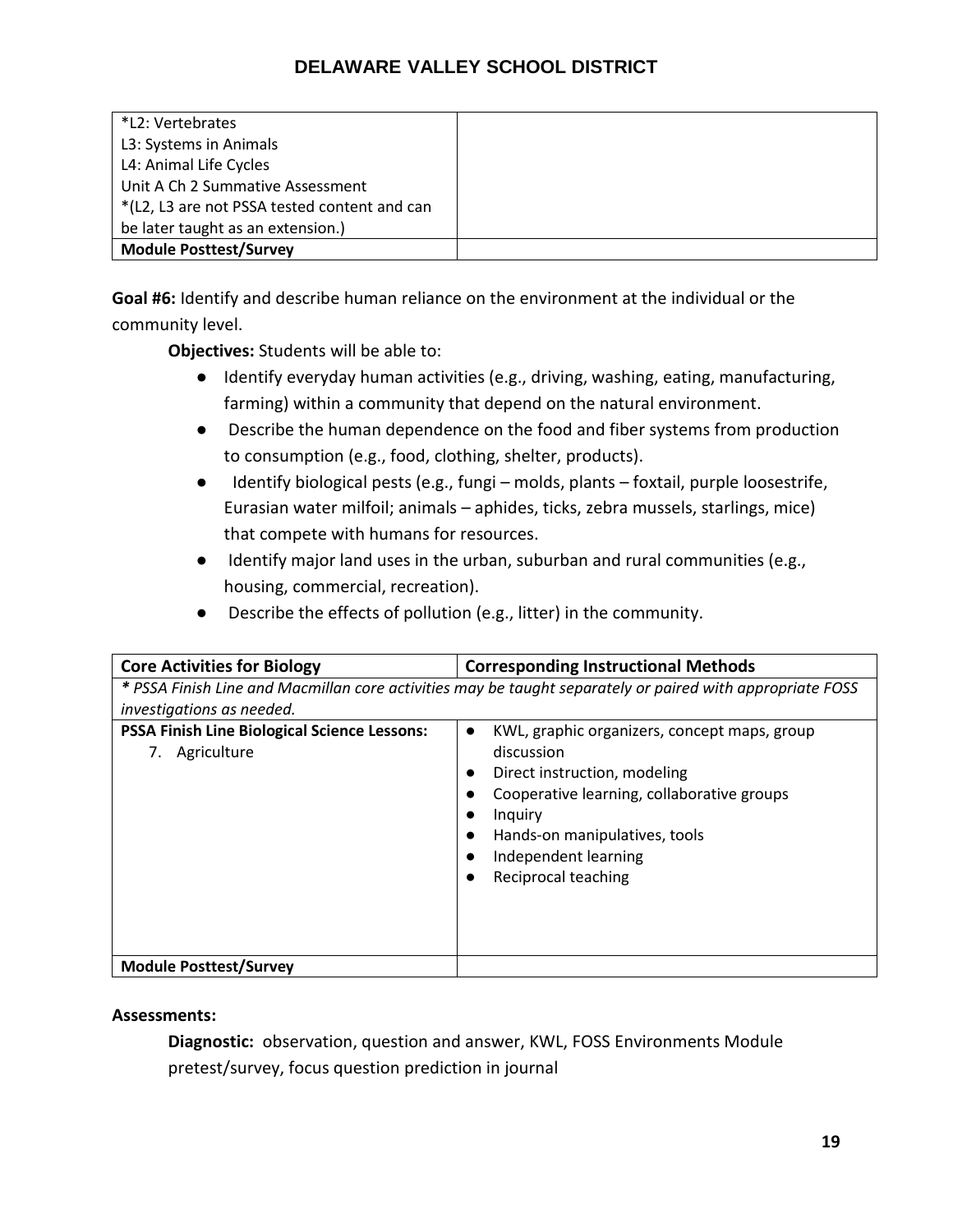**Formative:** FOSS I-Checks for each investigation, journal, line of learning (l0l) in journals, embedded assessments, observation, Macmillan study guide entries and quizzes, argumentation, Generation Genius paper quiz and exit ticket, Finish Line: It's Your Turn Lesson checks

**Summative:** FOSS Environments Module Posttest/Survey, journal, written science claims, Macmillan chapter test, biome model and research project, Finish Line: Biological Sciences Review

**Extensions:** FOSS language and math extensions at the end of each investigation, small group collaboration, reciprocal teaching (peer, pair, share), fossweb.com activities, independent research, Generation Genius DIY activities, kahoot, and discussion questions **Correctives:** fossweb.com online tutorials, peer tutors, small group collaboration, reciprocal teaching (peer, pair, share), journal sentence frames, gallery walk to observe others' journal entries, close read FOSS text/literature

#### **Materials and Resources:**

Science Journals FOSS Environments Module and Textbooks Living organisms ordered from FOSS 3 weeks in advance Fossweb.com (online activities and resources) Teacher-Created Word Wall Macmillan, Science, A Closer Look Textbooks Finish Line Generation Genius Science Prep Workbooks [www.pdesas.org](http://www.pdesas.org/)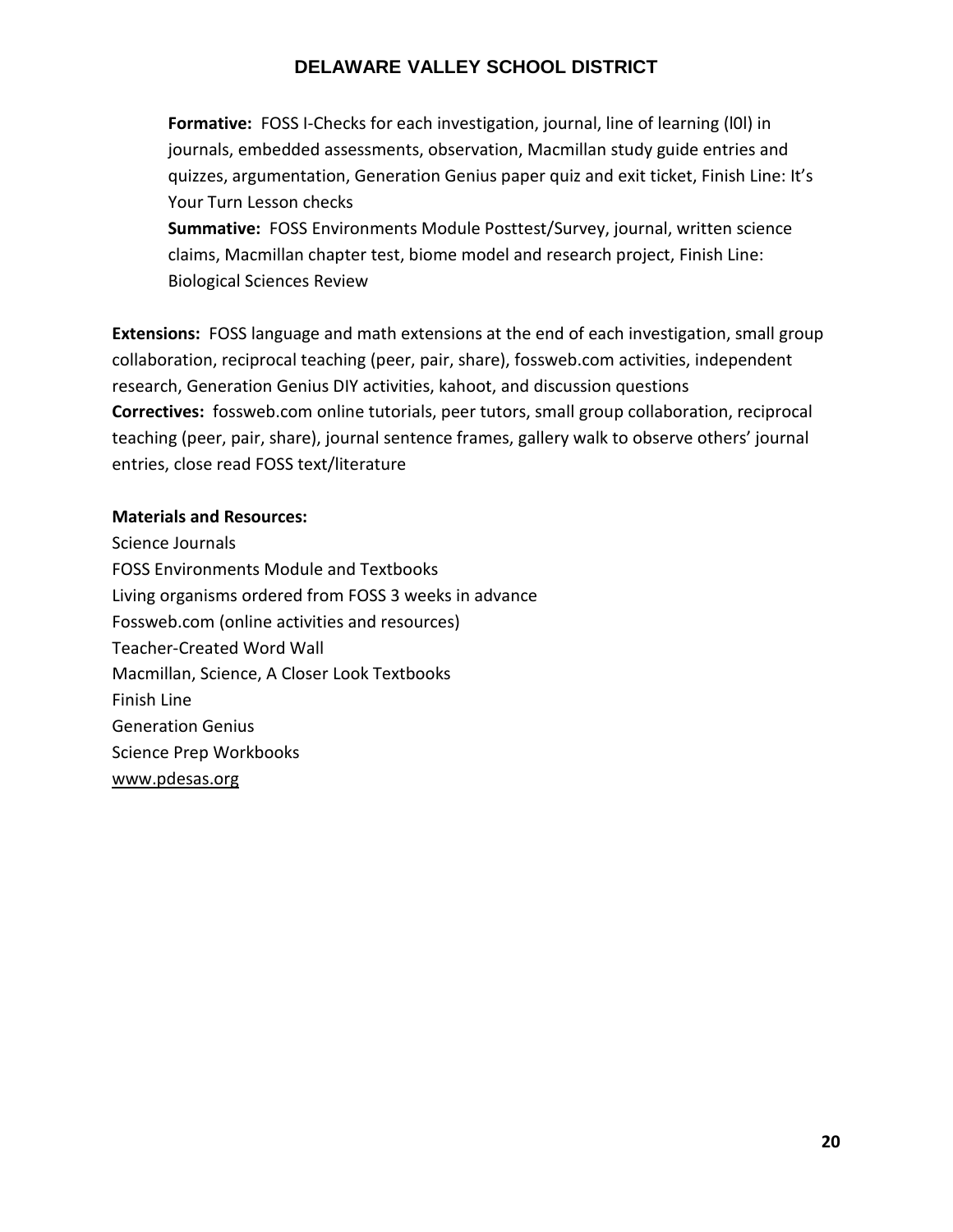#### **Unit 3:** Physical Science **Time Range:** 8 % weeks

#### **Standards Addressed: [www.pde.sas.org](http://www.pde.sas.org/)**

**Overview:** Physics and chemistry involve the study of objects and their properties. Students examine changes to materials during mixing, freezing, heating, and dissolving and then learn how to observe and measure results. In chemistry students study the relationships between properties and the structure of matter. Laboratory investigations of chemical interactions provide a basis for students to understand atomic theory and their applications in business, agriculture and medicine. Physics deepens the understanding of the structure and properties of materials and includes atoms, waves, light, electricity, magnetism and the role of energy, forces and motion.

**Goal #1:** Describe observable physical properties of matter.

- Use physical properties [e.g., mass, shape, size, volume, color, texture, magnetism, state (i.e., solid, liquid, and gas), conductivity (i.e., electrical and heat)] to describe matter.
- Categorize/group objects using physical characteristics.

| Core Activities for Physical Science -          | <b>Corresponding Instructional Methods</b>                |
|-------------------------------------------------|-----------------------------------------------------------|
| <b>Finish Line</b>                              | KWL, graphic organizers, concept maps, group<br>$\bullet$ |
| L1: Properties of Matter                        | discussion                                                |
|                                                 | Direct instruction, modeling<br>$\bullet$                 |
|                                                 | Cooperative learning, collaborative groups                |
|                                                 | Inquiry                                                   |
|                                                 | Hands-on manipulatives, tools<br>$\bullet$                |
|                                                 | Independent learning                                      |
|                                                 | Reciprocal teaching                                       |
| <b>Macmillan: Science, A Closer Look text:</b>  | Preview lesson, read aloud (or independently), take       |
| Unit E Chapter 9:                               | notes, collaborative groups complete scaffolded study     |
| L1 Describing Matter                            | guides, share completed study guides                      |
| L <sub>2</sub> Measurement                      |                                                           |
| L3 Classifying Matter                           | Engage: See TMp408B for hands-on activities               |
| Unit E Ch 9 Summative Assessment, journal       |                                                           |
| Macmillan: Science, A Closer Look text:         | Preview lesson, read aloud (or independently), take       |
| Unit E Chapter 10:                              | notes, collaborative groups complete scaffolded study     |
| L1: How Matter Can Change                       | guides, review completed study guides                     |
| *L2: Mixtures                                   |                                                           |
| *L3: Compounds                                  | Engage: See TMp442B for hands-on activities, journal      |
| *(L2, L3 are not PSSA tested content and can be |                                                           |
| later taught as an extension.)                  |                                                           |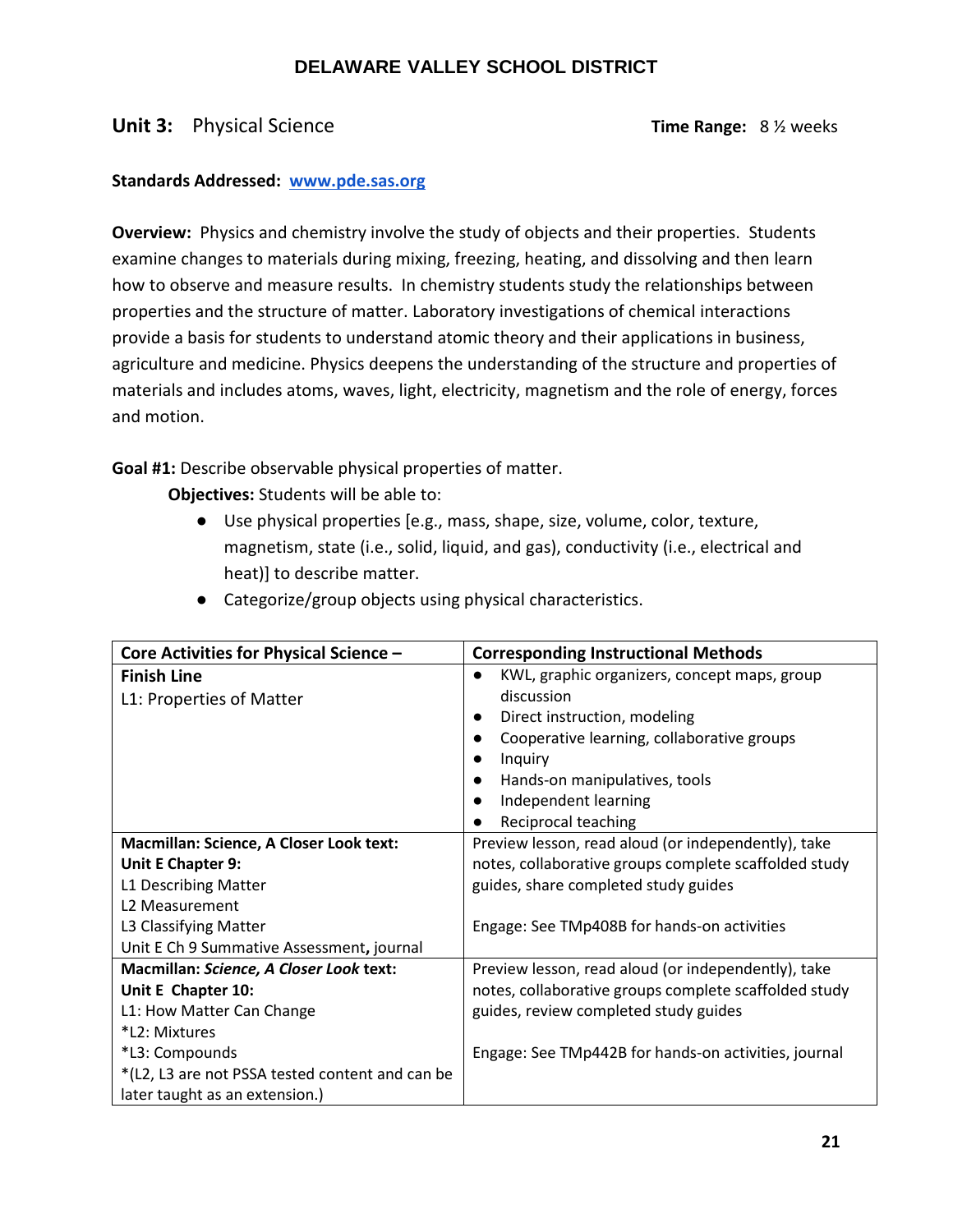| Unit E Ch 10 Summative Assessment        |                                                          |
|------------------------------------------|----------------------------------------------------------|
| <b>Generation Genius (online)</b>        | DIY hands-on activities are virtually found<br>$\bullet$ |
| L: Chemical and Physical Property Change | Vocabulary                                               |
| L: Properties of Matter                  | exit tickets                                             |
|                                          | Kahoot                                                   |
|                                          | paper quizzes                                            |
|                                          | discussion questions                                     |
|                                          | additional reading materials                             |
| <b>Module Posttest/Survey</b>            |                                                          |

**Goal #2** Recognize basic energy types and sources, or describe how energy can be changed from one form to another.

- Identify energy forms, energy transfer, and energy examples (e.g., light, heat, electrical).
- Describe the flow of energy through an object or system (e.g., feeling radiant heat from a light bulb, eating food to get energy, using a battery to light a bulb or run a fan).
- Recognize or illustrate simple direct current series and parallel circuits composed of batteries, light bulbs (or other common loads), wire, and on/off switches.
- Identify characteristics of sound (e.g., pitch, loudness, reflection).

| Core Activities for Physical Science -                                                                                                                                                                                         | <b>Corresponding Instructional Methods</b>                                                                                                                                                                                                                                 |
|--------------------------------------------------------------------------------------------------------------------------------------------------------------------------------------------------------------------------------|----------------------------------------------------------------------------------------------------------------------------------------------------------------------------------------------------------------------------------------------------------------------------|
| <b>Finish Line</b><br>L2: Forms of Energy<br>L3: Changing Energy from One form to<br>Another                                                                                                                                   | KWL, graphic organizers, concept maps, group<br>$\bullet$<br>discussion<br>Direct instruction, modeling<br>$\bullet$<br>Cooperative learning, collaborative groups<br>Inquiry<br>Hands-on manipulatives, tools<br>$\bullet$<br>Independent learning<br>Reciprocal teaching |
| Macmillan: Science, A Closer Look text:<br>Unit F Chapter 12:<br>*L2: Sound (Can be integrated with FOSS Inv.<br>1.4: Presence of Energy.)<br>L3: Light (or FOSS Inv. 5.1: Light Travels)<br>Unit F Ch 12 Summative Assessment | Preview lesson, read aloud (or independently), take<br>notes, collaborative groups complete scaffolded study<br>guides, review completed study guides<br>Engage: See TMp480B for hands-on activities, journal                                                              |
| <b>FOSS Energy and Electromagnetism</b><br><b>Module Pretest/Survey</b>                                                                                                                                                        | *See FOSS TMp39 for Suggested Schedule of 10 weeks.                                                                                                                                                                                                                        |
| <b>Investigation 1: Energy and Circuit</b><br>1.1: Lighting a Bulb<br>1.2: Energy on the Move<br>1.3: Conductors and Insulators<br>1.4: Presence of Energy                                                                     | Begin journals, word wall, collaborative groups conduct<br>investigations to answer focus questions, write claims<br>supported with evidence, draw conclusions, and engage<br>in argumentation, close read FOSS/related literature                                         |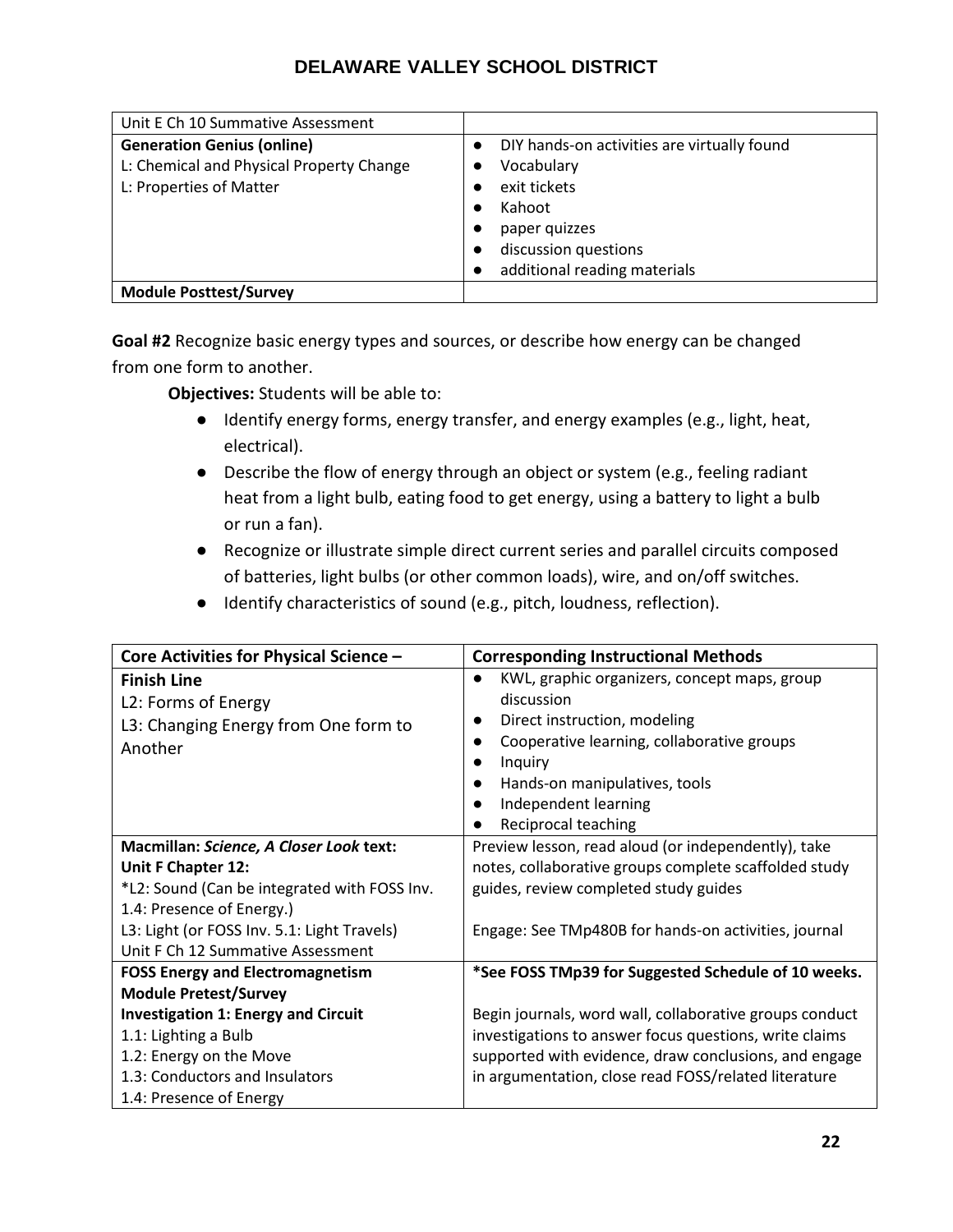| Inv. 1 I-Check                                  |                                                          |
|-------------------------------------------------|----------------------------------------------------------|
| <b>FOSS Energy and Electromagnetism</b>         | Journals, word wall, collaborative groups conduct        |
| <b>Investigation 2: Series and Parallel</b>     | investigations to answer focus questions, write claims   |
| 2.1: Building Series Circuits                   | supported with evidence, draw conclusions, and engage    |
| 2.2: Building Parallel Circuits                 | in argumentation, close read FOSS/related literature     |
| 2.3: Solving the String-of-Lights Problem       |                                                          |
| *2.4: Solar Cells in Series and Parallel        |                                                          |
| (Inv. 2.4 is not PSSA tested content and can be |                                                          |
| later taught as an extension.)                  |                                                          |
| Inv. 2 I-Check                                  |                                                          |
| <b>FOSS Energy and Electromagnetism</b>         | Journals, word wall, collaborative groups conduct        |
| <b>Investigation 5: Light Insight</b>           | investigations to answer focus questions, write claims   |
| *5.1: Light Travels (Properties of light energy | supported with evidence, draw conclusions, and engage    |
| are PSSA tested content. Either FOSS Inv. 5.1   | in argumentation, close read FOSS/related literature     |
| or Macmillan Unit F Ch. 12 L3 Light may be      |                                                          |
| taught.)                                        |                                                          |
| *5.2: Seeing Colors                             |                                                          |
| *(Inv. 5 is not PSSA tested content and can be  |                                                          |
| later taught as an extension.)                  |                                                          |
| <b>Generation Genius (online)</b>               | DIY hands-on activities are virtually found<br>$\bullet$ |
| L: Energy Transfer                              | Vocabulary                                               |
|                                                 | exit tickets                                             |
|                                                 | Kahoot<br>$\bullet$                                      |
|                                                 | paper quizzes                                            |
|                                                 | discussion questions                                     |
|                                                 | additional reading materials                             |
| <b>Module Posttest/Survey</b>                   |                                                          |

**Goal #3:** Identify and describe different types of force and motion resulting from these forces, or the effect of the interaction between force and motion.

- Describe changes in motion caused by forces (e.g., magnetic, pushes or pulls, gravity, friction). Compare the relative movement of objects or describe types of motion that are evident (e.g., bouncing ball, moving in a straight line, back and forth, merry-go-round).
- Describe the position of an object by locating it relative to another object or a stationary background (e.g., geographic direction, left, up).

| Core Activities for Physical Science - | <b>Corresponding Instructional Methods</b>                |
|----------------------------------------|-----------------------------------------------------------|
| <b>Finish Line</b>                     | KWL, graphic organizers, concept maps, group<br>$\bullet$ |
| L4: Principles of Force and Motion     | discussion                                                |
|                                        | Direct instruction, modeling                              |
|                                        | Cooperative learning, collaborative groups                |
|                                        | Inquiry                                                   |
|                                        | Hands-on manipulatives, tools<br>$\bullet$                |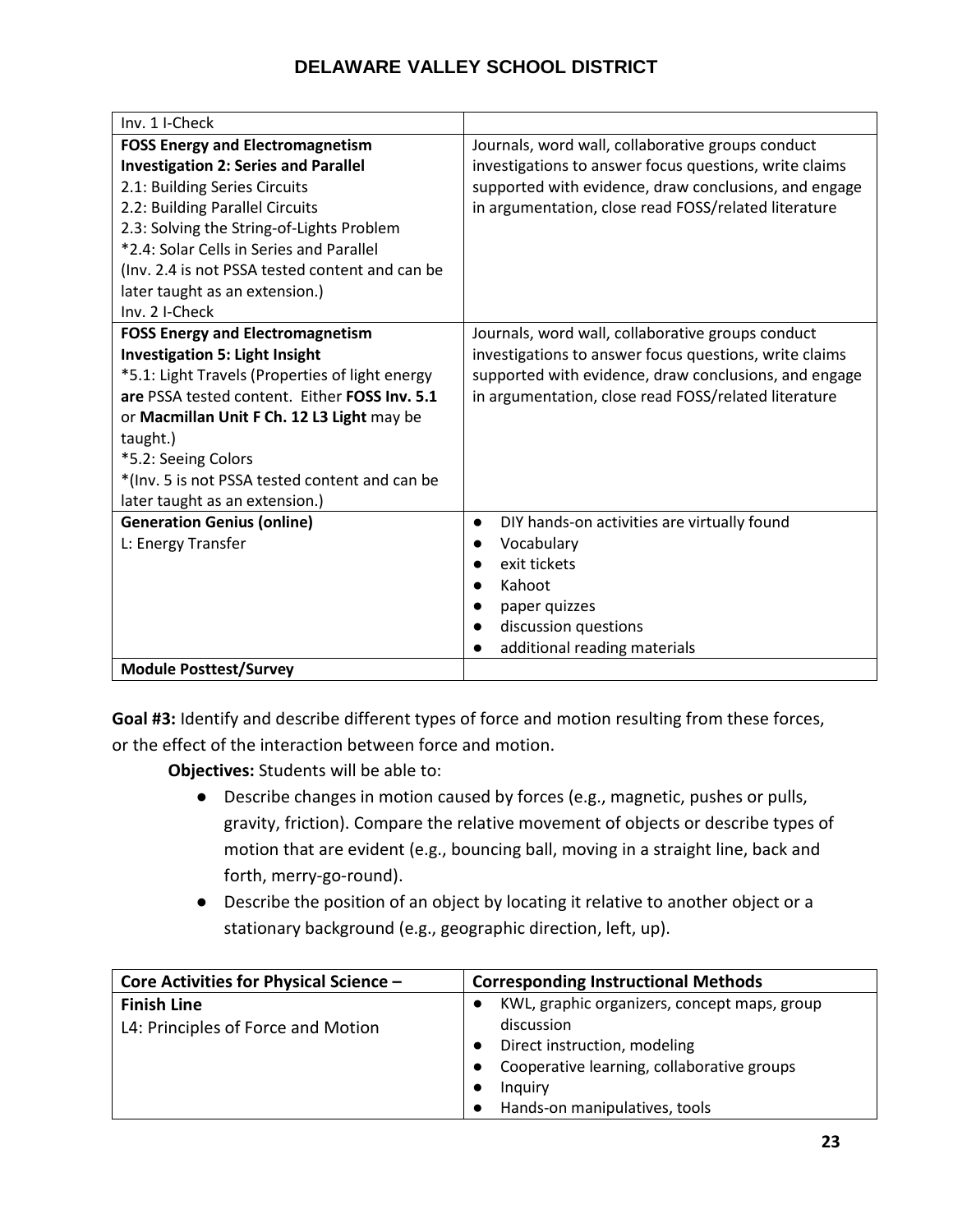|                                                  | Independent learning<br>$\bullet$                        |
|--------------------------------------------------|----------------------------------------------------------|
|                                                  | Reciprocal teaching                                      |
| Macmillan: Science, A Closer Look text:          | Preview lesson, read aloud (or independently), take      |
| Unit F Chapter 11:                               | notes, collaborative groups complete scaffolded study    |
| L1: Motion and Forces                            | guides, review completed study guides                    |
| L2: Changing Motion                              |                                                          |
| L3: Work and Energy                              | Engage: See TMp480B for hands-on activities, journal     |
| *L4: Simple Machines                             |                                                          |
| *(L4 is not PSSA tested content and can be later |                                                          |
| taught as an extension)                          |                                                          |
| Study Island: Relative Object, Motion, and       |                                                          |
| Position                                         |                                                          |
| Unit F Ch 11 Summative Assessment                |                                                          |
| <b>FOSS Energy and Electromagnetism</b>          | Journals, word wall, collaborative groups conduct        |
| <b>Investigation 3: The Force of Magnetism</b>   | investigations to answer focus questions, write claims   |
| 3.1: Magnets and Materials                       | supported with evidence, draw conclusions, and engage    |
| 3.2: Magnets Interact                            | in argumentation, close read FOSS/related literature     |
| 3.3: Magnetic Fields                             |                                                          |
| 3.4: Magnetic Force                              |                                                          |
| *3.5: Magnets Outdoors                           |                                                          |
| (*Inv. 3.5 is not PSSA tested content and may    |                                                          |
| be later taught as an extension.)                |                                                          |
| Inv. 3 I-Check                                   |                                                          |
| <b>FOSS Energy and Electromagnetism</b>          | Journals, word wall, collaborative groups conduct        |
| <b>Investigation 4: Electromagnetism</b>         | investigations to answer focus questions, write claims   |
| *4.1: Building an Electromagnet                  | supported with evidence, draw conclusions, and engage    |
| *4.2: Changing the Strength                      | in argumentation, close read FOSS/related literature     |
| *4.3: Reinventing the Telegraph                  |                                                          |
| (Energy and magnetism as related forces are      |                                                          |
| not PSSA tested content and can be later taught  |                                                          |
| as an extension.)                                |                                                          |
| Inv. 4 I-Check                                   |                                                          |
| <b>Generation Genius: (online)</b>               | DIY hands-on activities are virtually found<br>$\bullet$ |
| L: Motion and Friction                           | Vocabulary<br>$\bullet$                                  |
|                                                  | exit tickets                                             |
|                                                  | Kahoot                                                   |
|                                                  | paper quizzes                                            |
|                                                  | discussion questions                                     |
|                                                  | additional reading materials                             |
| <b>Module Posttest/Survey</b>                    |                                                          |

#### **Assessments:**

**Diagnostic:** observation, question and answer, KWL, FOSS Environments Module pretest/survey, focus question prediction in journal

**Formative:** FOSS I-Checks for each investigation, journal, line of learning (LOL) in journals, embedded assessments, observation, Macmillan study guide entries and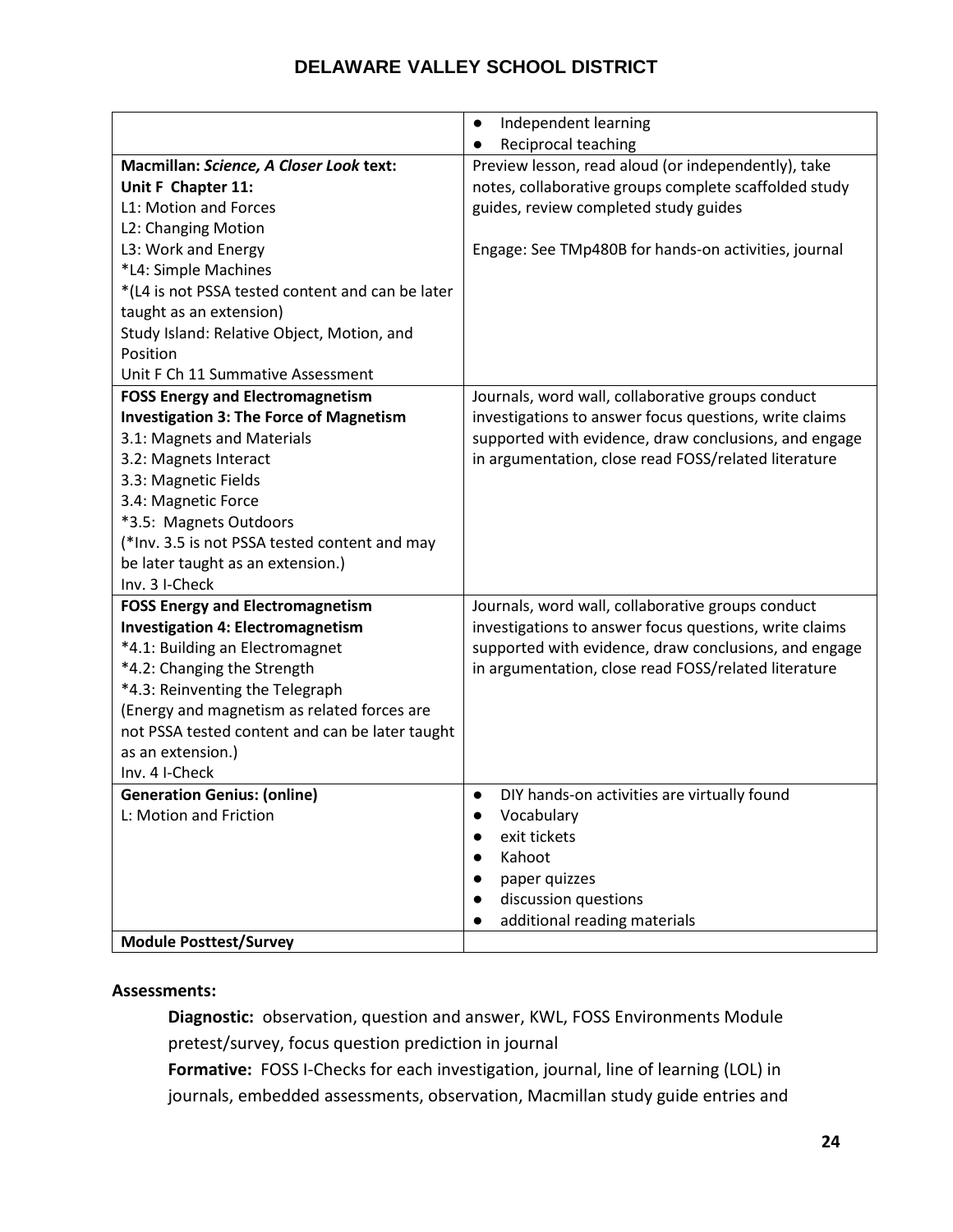quizzes, argumentation, Generation Genius paper quiz and exit ticket, Finish Line: It's Your Turn Lesson checks

**Summative:** FOSS Environments Module Posttest/Survey, journal, written science claims, Macmillan chapter test, and Finish Line: Physical Sciences Review

**Extensions:** FOSS language and math extensions at the end of each investigation, small group collaboration, reciprocal teaching (peer, pair, share), fossweb.com activities, independent research, Generation Genius DIY activities, kahoot, and discussion questions **Correctives:** fossweb.com online tutorials, peer tutors, small group collaboration, reciprocal teaching (peer, pair, share), journal sentence frames, gallery walk to observe others' journal entries, close read FOSS text/literature

#### **Materials and Resources:**

Science Journals FOSS Environments Module and Textbooks Living organisms ordered from FOSS 3 weeks in advance Fossweb.com (online activities and resources) Teacher-Created Word Wall Finish Line Generation Genius (online) Macmillan, Science, A Closer Look Textbooks [www.pdesas.org](http://www.pdesas.org/) Finish Line Workbooks Generation Genius (online) Science Prep Workbooks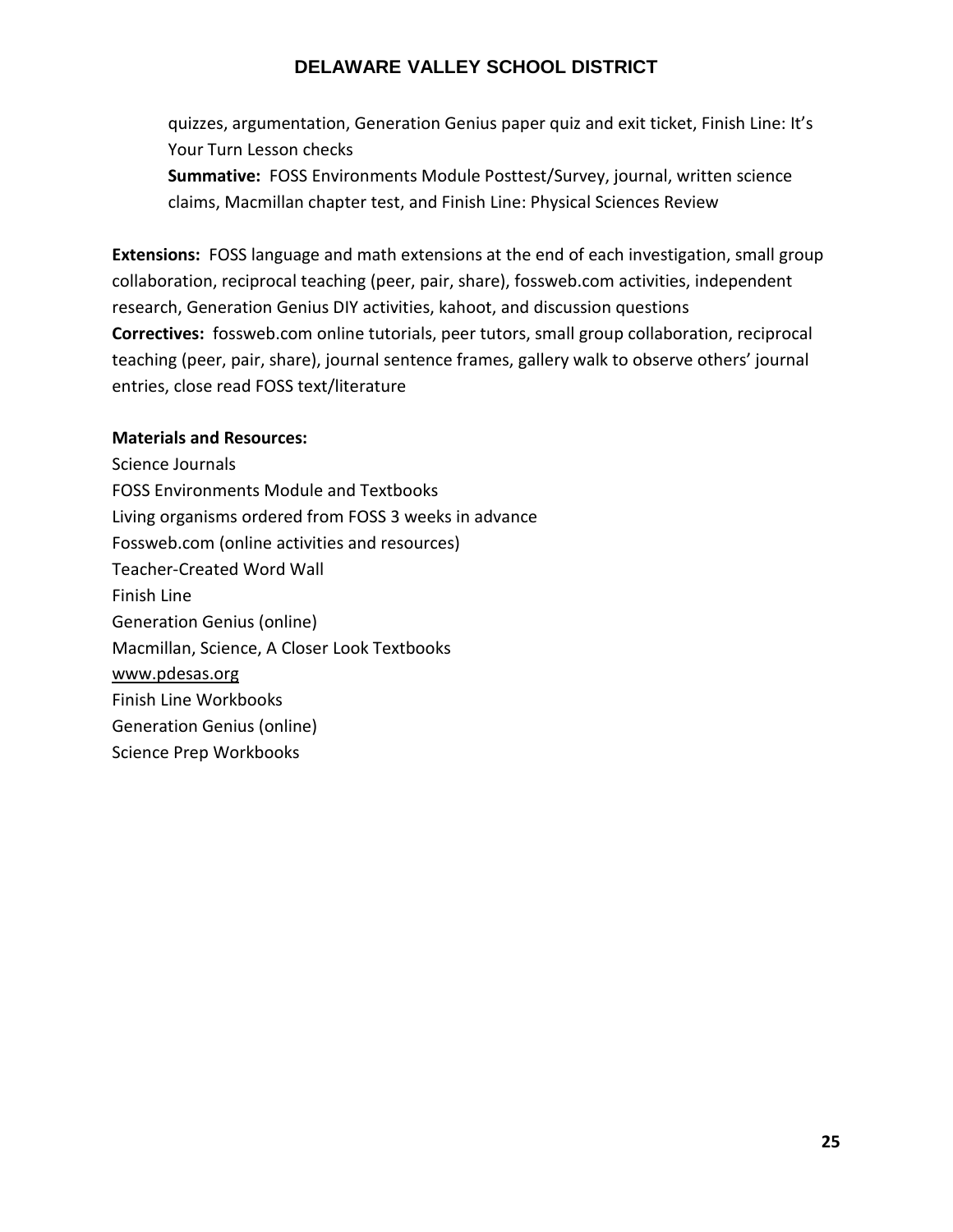## **Unit 4:** Earth and Space Science **Time Range:** 8 % weeks

#### **Standards Addressed: [www.pde.sas.org](http://www.pde.sas.org/)**

**Overview:** The dynamics of earth science include the studies of forces of nature that build up and wear down the earth's surface. Dynamics include energy flow across the earth's surface and its role in weather and climate. Space science is concerned with the origin and evolution of the universe. The understanding of these concepts uses principles from physical sciences, geography and mathematics.

**Goal #1:** Describe basic landforms in Pennsylvania.

- Describe how prominent Earth features in Pennsylvania (e.g., mountains, valleys, caves, sinkholes, lakes, rivers) were formed.
- Identify various Earth structures (e.g., mountains, watersheds, peninsulas, lakes, rivers, valleys) through the use of models.
- Describe the composition of soil as weathered rock and decomposed organic remains.

| <b>Core Activities for Earth and Space</b>               | <b>Corresponding Instructional Methods</b>                                                                                                                                                                                                       |
|----------------------------------------------------------|--------------------------------------------------------------------------------------------------------------------------------------------------------------------------------------------------------------------------------------------------|
| <b>Science</b>                                           |                                                                                                                                                                                                                                                  |
| <b>Finish Line</b><br>L1: Earth's Features and Processes | KWL, graphic organizers, concept maps, group<br>$\bullet$<br>discussion<br>Direct instruction, modeling<br>Cooperative learning, collaborative groups<br>Inquiry<br>Hands-on manipulatives, tools<br>Independent learning<br>Reciprocal teaching |
| Macmillan: Science, A Closer Look text:                  | Preview lesson, read aloud (or independently), take                                                                                                                                                                                              |
| Unit C Chapter 5:                                        | notes, collaborative groups complete scaffolded study                                                                                                                                                                                            |
| L1: Earth                                                | guides, share completed study guides                                                                                                                                                                                                             |
| L2: The Moving Crust                                     |                                                                                                                                                                                                                                                  |
| L3: Weathering and Erosion                               | Engage: See TMp200B for hands-on activities, journal                                                                                                                                                                                             |
| L4: Changes Caused by the Weather                        |                                                                                                                                                                                                                                                  |
| Unit C Ch 5 Summative Assessment                         |                                                                                                                                                                                                                                                  |
| <b>Generation Genius (online)</b>                        | DIY hands-on activities are virtually found<br>$\bullet$                                                                                                                                                                                         |
| L: Weathering and Erosion                                | Vocabulary                                                                                                                                                                                                                                       |
| L: Earth's Landscapes                                    | exit tickets                                                                                                                                                                                                                                     |
|                                                          | Kahoot                                                                                                                                                                                                                                           |
|                                                          | paper quizzes                                                                                                                                                                                                                                    |
|                                                          | discussion questions                                                                                                                                                                                                                             |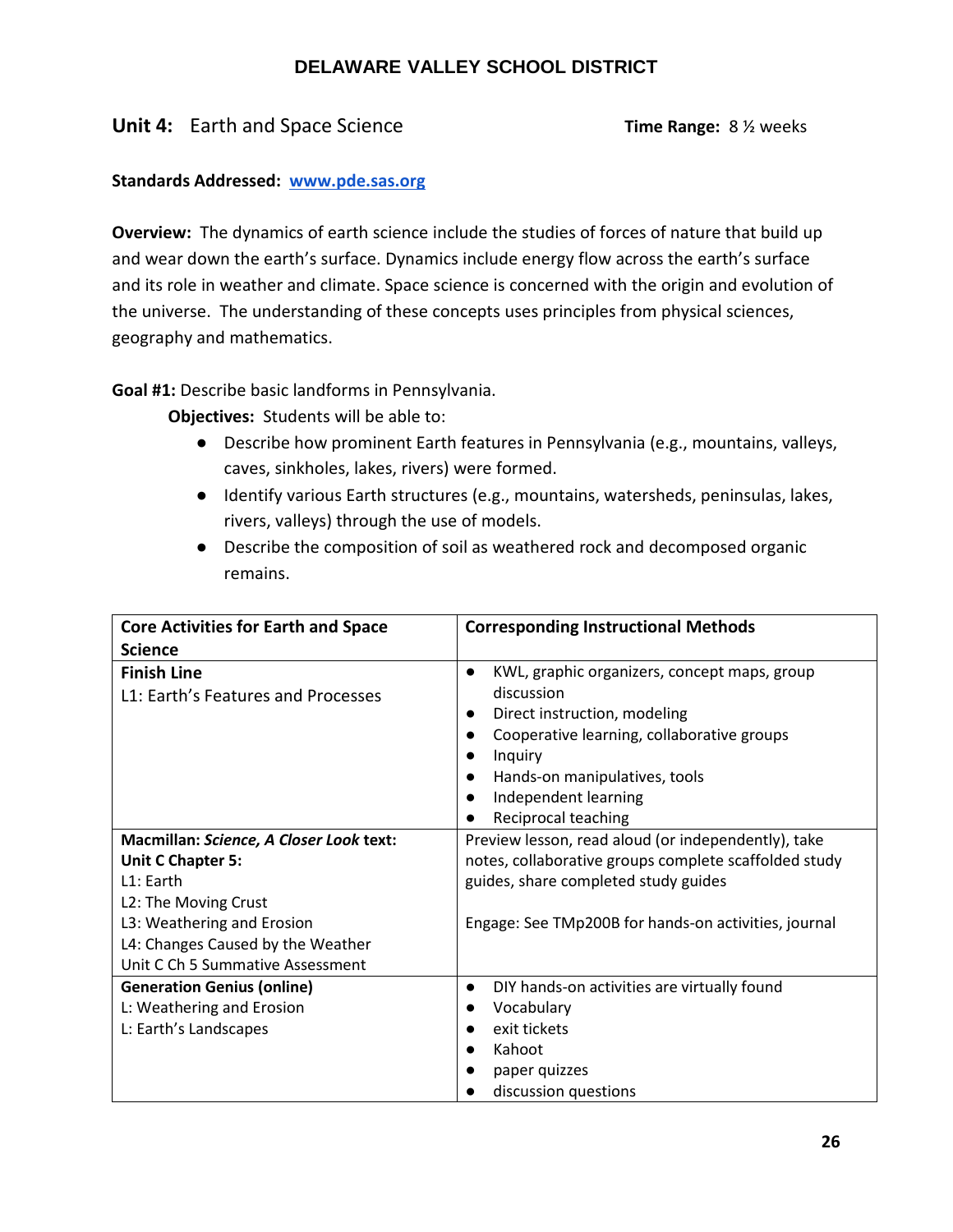|                               | additional reading materials |
|-------------------------------|------------------------------|
| <b>Module Posttest/Survey</b> |                              |

#### **Goal #2: Identify the types and uses of Earth's resources.**

**Objectives:** Students will be able to:

- Identify products and by-products of plants and animals for human use (e.g., food, clothing, building materials, paper products).
- Identify the types and uses of Earth materials for renewable, nonrenewable, and reusable products (e.g., human-made products: concrete, paper, plastics, fabrics).
- Recognize ways that humans benefit from the use of water resources (e.g., agriculture, energy, recreation).

| <b>Core Activities for Earth and Space</b>                           | <b>Corresponding Instructional Methods</b>                                                                                                                                                                                          |
|----------------------------------------------------------------------|-------------------------------------------------------------------------------------------------------------------------------------------------------------------------------------------------------------------------------------|
| <b>Science</b>                                                       |                                                                                                                                                                                                                                     |
| <b>Finish Line</b><br>Unit 4 L2: Natural Resources                   | KWL, graphic organizers, concept maps, group<br>discussion<br>Direct instruction, modeling<br>Cooperative learning, collaborative groups<br>Inquiry<br>Hands-on manipulatives, tools<br>Independent learning<br>Reciprocal teaching |
| <b>Generation Genius</b><br>L: Renewable and Non-renewable Resources | DIY hands-on activities are virtually found<br>$\bullet$<br>Vocabulary<br>exit tickets<br>$\bullet$<br>Kahoot<br>paper quizzes<br>discussion questions<br>additional reading materials                                              |
| <b>Module Posttest/Survey</b>                                        |                                                                                                                                                                                                                                     |

## **Goal #3: Describe Earth's different sources of water or describe changes in the form of water. Objectives:** Students will be able to:

- Describe types of freshwater and saltwater bodies (e.g., lakes, rivers, wetlands, oceans).
- Describe or compare lentic systems (i.e., ponds, lakes, and bays) and lotic systems (i.e., streams, creeks, and rivers).
- Explain the role and relationship of a watershed or a wetland on water sources (e.g., water storage, groundwater recharge, water filtration, water source, water cycle).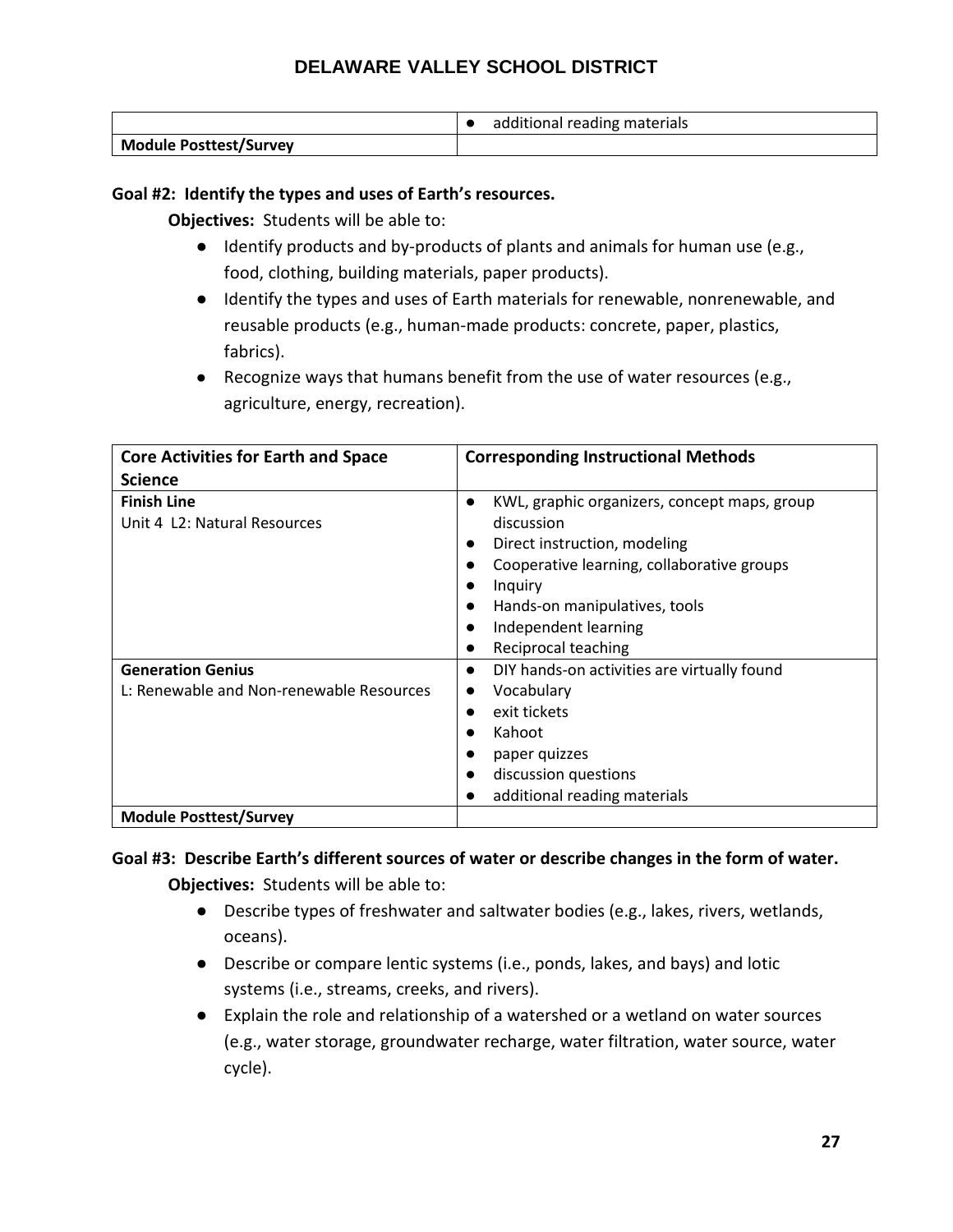| <b>Core Activities for Earth and Space</b>                                                                                                                                                                             | <b>Corresponding Instructional Methods</b>                                                                                                                                                                                                       |
|------------------------------------------------------------------------------------------------------------------------------------------------------------------------------------------------------------------------|--------------------------------------------------------------------------------------------------------------------------------------------------------------------------------------------------------------------------------------------------|
| <b>Science</b>                                                                                                                                                                                                         |                                                                                                                                                                                                                                                  |
| <b>Finish Line</b><br>Unit 4 L3: Water on Earth<br>Unit4 L4: Watershed and Wetlands                                                                                                                                    | KWL, graphic organizers, concept maps, group<br>$\bullet$<br>discussion<br>Direct instruction, modeling<br>Cooperative learning, collaborative groups<br>Inquiry<br>Hands-on manipulatives, tools<br>Independent learning<br>Reciprocal teaching |
| Macmillan: Science, A Closer Look text:<br>Unit C Chapter 6:<br>L1: Minerals and Rocks<br>$L2:$ Soil<br>L3: Resources from the Past<br>L4: Water<br>L5: Pollution and Conservation<br>Unit C Ch 6 Summative Assessment | Preview lesson, read aloud (or independently), take<br>notes, collaborative groups complete scaffolded study<br>guides, review completed study guides<br>Engage: See TMp248B for hands-on activities                                             |
| <b>Generation Genius</b><br>L: Water Cycle<br>L: Water Quality and Distribution<br><b>Module Posttest/Survey</b>                                                                                                       | DIY hands-on activities are virtually found<br>$\bullet$<br>Vocabulary<br>$\bullet$<br>exit tickets<br>Kahoot<br>paper quizzes<br>discussion questions<br>additional reading materials                                                           |

#### **Goal #4: Identify basic weather conditions and how they are measured.**

- Identify basic cloud types (i.e., cirrus, cumulus, stratus, and cumulonimbus) and make connections to basic elements of weather (e.g., changes in temperature, precipitation).
- Identify weather patterns from data charts or graphs of the data (e.g., temperature, wind direction, wind speed, cloud types, precipitation).
- Identify appropriate instruments (i.e., thermometer, rain gauge, weather vane, anemometer, and barometer) to study weather and what they measure.

| <b>Core Activities for Earth and Space</b> | <b>Corresponding Instructional Methods</b>                                                                                                          |
|--------------------------------------------|-----------------------------------------------------------------------------------------------------------------------------------------------------|
| <b>Science</b>                             |                                                                                                                                                     |
| <b>Finish Line</b><br>Unit 4 L4: Weather   | KWL, graphic organizers, concept maps, group<br>discussion<br>Direct instruction, modeling<br>Cooperative learning, collaborative groups<br>Inguiry |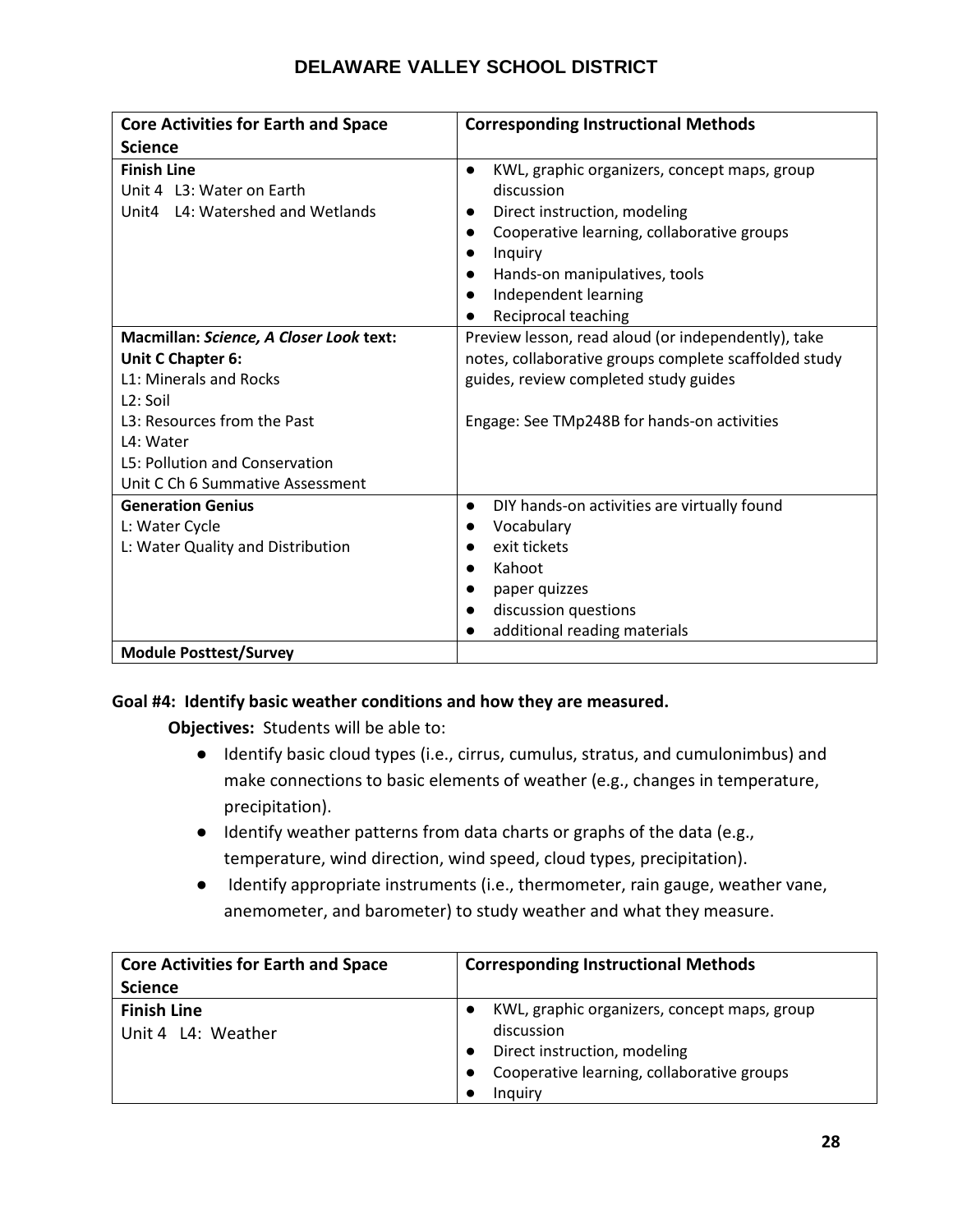|                                                | Hands-on manipulatives, tools<br>$\bullet$            |
|------------------------------------------------|-------------------------------------------------------|
|                                                | Independent learning                                  |
|                                                | Reciprocal teaching                                   |
| <b>Macmillan: Science, A Closer Look text:</b> | Preview lesson, read aloud (or independently), take   |
| <b>Unit D Chapter 7:</b>                       | notes, collaborative groups complete scaffolded study |
| L1: Air and Weather                            | guides, review completed study guides                 |
| L2: The Water Cycle                            |                                                       |
| L3: Tracking the Weather                       | Engage: See TMp310B for hands-on activities           |
| L4: Climate                                    |                                                       |
| Unit D Ch. 7 Summative Assessment              |                                                       |
| <b>Generation Genius</b>                       | DIY hands-on activities are virtually found           |
| L: Weather versus Climate                      | Vocabulary                                            |
|                                                | exit tickets                                          |
|                                                | Kahoot                                                |
|                                                | paper quizzes                                         |
|                                                | discussion questions                                  |
|                                                | additional reading materials                          |
| <b>Module Posttest/Survey</b>                  |                                                       |

#### **Goal #5: Describe Earth's relationship to the Sun and the Moon.**

- Describe motions of the Sun Earth Moon system.
- Explain how the motion of the Sun Earth Moon system relates to time (e.g., days, months, years).
- Describe the causes of seasonal change as they relate to the revolution of Earth and the tilt of Earth's axis.

| <b>Core Activities for Earth and Space</b>                                         | <b>Corresponding Instructional Methods</b>                                                                                                                                                                                          |
|------------------------------------------------------------------------------------|-------------------------------------------------------------------------------------------------------------------------------------------------------------------------------------------------------------------------------------|
| <b>Science</b>                                                                     |                                                                                                                                                                                                                                     |
| <b>Finish Line</b><br>Unit 4 L6: The Sun-Earth-Moon System                         | KWL, graphic organizers, concept maps, group<br>discussion<br>Direct instruction, modeling<br>Cooperative learning, collaborative groups<br>Inguiry<br>Hands-on manipulatives, tools<br>Independent learning<br>Reciprocal teaching |
| <b>FOSS Sun, Moon, and Planets Module</b><br><b>Investigation 1: Sun and Earth</b> | *See FOSS TMp33 for Suggested Schedule of 9 wks                                                                                                                                                                                     |
| Module Pretest/Survey                                                              | Begin journals, word wall, collaborative groups conduct                                                                                                                                                                             |
| 1.1: Shadow Shifting                                                               | investigations to answer focus questions, write claims                                                                                                                                                                              |
| 1.2: Sun Tracking                                                                  | supported with evidence, draw conclusions, and engage                                                                                                                                                                               |
| 1.3: Day and Night                                                                 | in argumentation, read related literature                                                                                                                                                                                           |
| Inv. 1 I-Check                                                                     |                                                                                                                                                                                                                                     |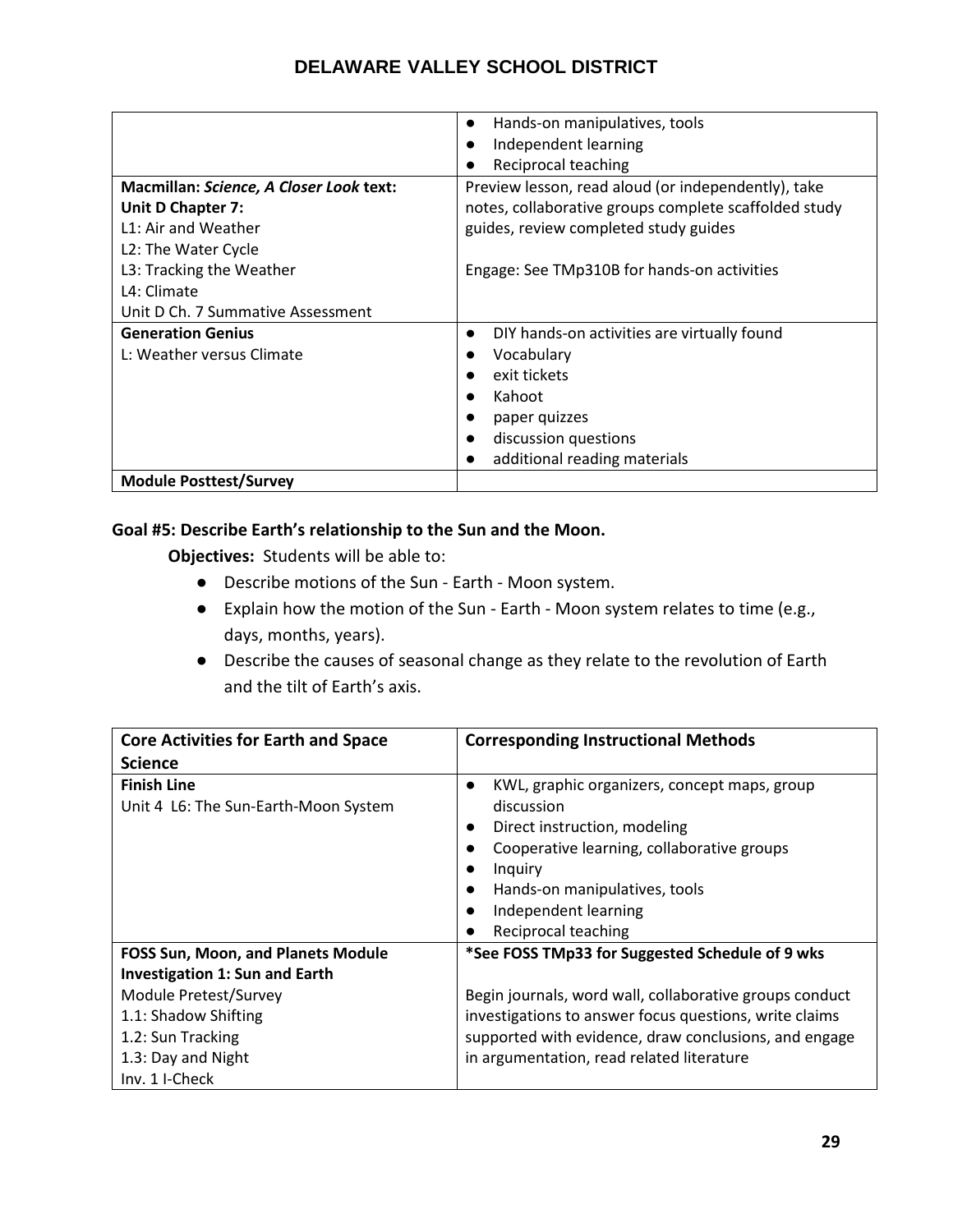| FOSS Sun, Moon, and Planets Module               | Journals, word wall, collaborative groups conduct        |
|--------------------------------------------------|----------------------------------------------------------|
| <b>Investigation 2: Earth's Moon</b>             | investigations to answer focus questions, write claims   |
| 2.1: Night-Sky Observations                      | supported with evidence, draw conclusions, and engage    |
| 2.2: How Big and How Far?                        | in argumentation, read related literature                |
| 2.3: Phases of the Moon                          |                                                          |
| Inv. 2 I-Check                                   |                                                          |
| <b>FOSS Sun, Moon, and Planets Module</b>        | Journals, word wall, collaborative groups conduct        |
| *Investigation 3: The Solar System               | investigations to answer focus questions, write claims   |
| *3.1: Solar System Cards                         | supported with evidence, draw conclusions, and engage    |
| *3.2: Solar System Gravity                       | in argumentation, close read FOSS/related literature     |
| (*Inv.3: The Solar System is not PSSA tested     |                                                          |
| content and can be later taught as an            |                                                          |
| extension.)                                      |                                                          |
| Inv. 3 I-Check                                   |                                                          |
| FOSS Sun, Moon, and Planets Module               | Journals, word wall, collaborative groups conduct        |
| *Investigation 4: Patterns in the Sky            | investigations to answer focus questions, write claims   |
| *4.1: Star Patterns                              | supported with evidence, draw conclusions, and engage    |
| *4.2: Studying Stars                             | in argumentation, close read FOSS/related literature     |
| (*Inv. 4: Patterns in the Sky is not PSSA tested |                                                          |
| content and can be later taught as an            |                                                          |
| extension.)                                      |                                                          |
| <b>Generation Genius</b>                         | DIY hands-on activities are virtually found<br>$\bullet$ |
| L: Earth's Orbit and Rotation                    | Vocabulary                                               |
|                                                  | exit tickets                                             |
|                                                  | Kahoot                                                   |
|                                                  | paper quizzes                                            |
|                                                  | discussion questions<br>$\bullet$                        |
|                                                  | additional reading materials                             |
| <b>Module Posttest/Survey</b>                    |                                                          |

#### **Assessments:**

**Diagnostic:** observation, question and answer, KWL, FOSS Environments Module pretest/survey, focus question prediction in journal

**Formative:** FOSS I-Checks for each investigation, journal, line of learning (LOL) in journals, embedded assessments, observation, Macmillan study guide entries and quizzes, argumentation, Generation Genius paper quiz and exit ticket, Finish Line: It's Your Turn Lesson checks

**Summative:** FOSS Environments Module Posttest/Survey, journal, written science claims, Macmillan chapter test, and Finish Line: Earth and Space Sciences Review

**Extensions:** FOSS language and math extensions at the end of each investigation, small group collaboration, reciprocal teaching (peer, pair, share), fossweb.com activities, independent research, Generation Genius DIY activities, kahoot, and discussion questions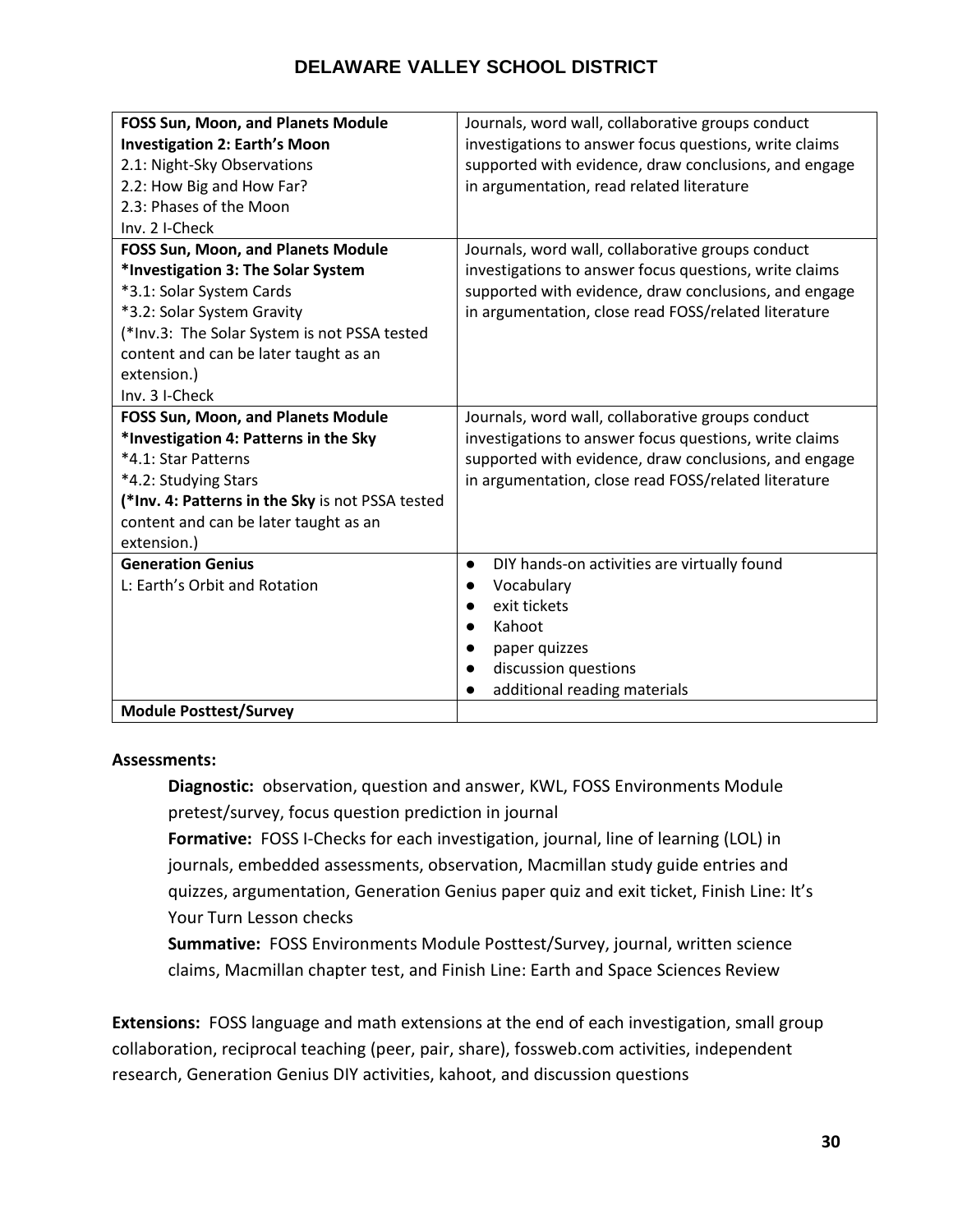**Correctives:** fossweb.com online tutorials, peer tutors, small group collaboration, reciprocal teaching (peer, pair, share), journal sentence frames, gallery walk to observe others' journal entries, close read FOSS text/literature

#### **Materials and Resources:**

Science Journals FOSS Environments Module and Textbooks Living organisms ordered from FOSS 3 weeks in advance [www.fossweb.com](http://www.fossweb.com/) (online activities and resources) Teacher-Created Word Wall Macmillan, Science, A Closer Look Textbooks [www.pdesas.org](http://www.pdesas.org/) Science Prep Workbooks Finish Line Workbooks Generation Genius (online)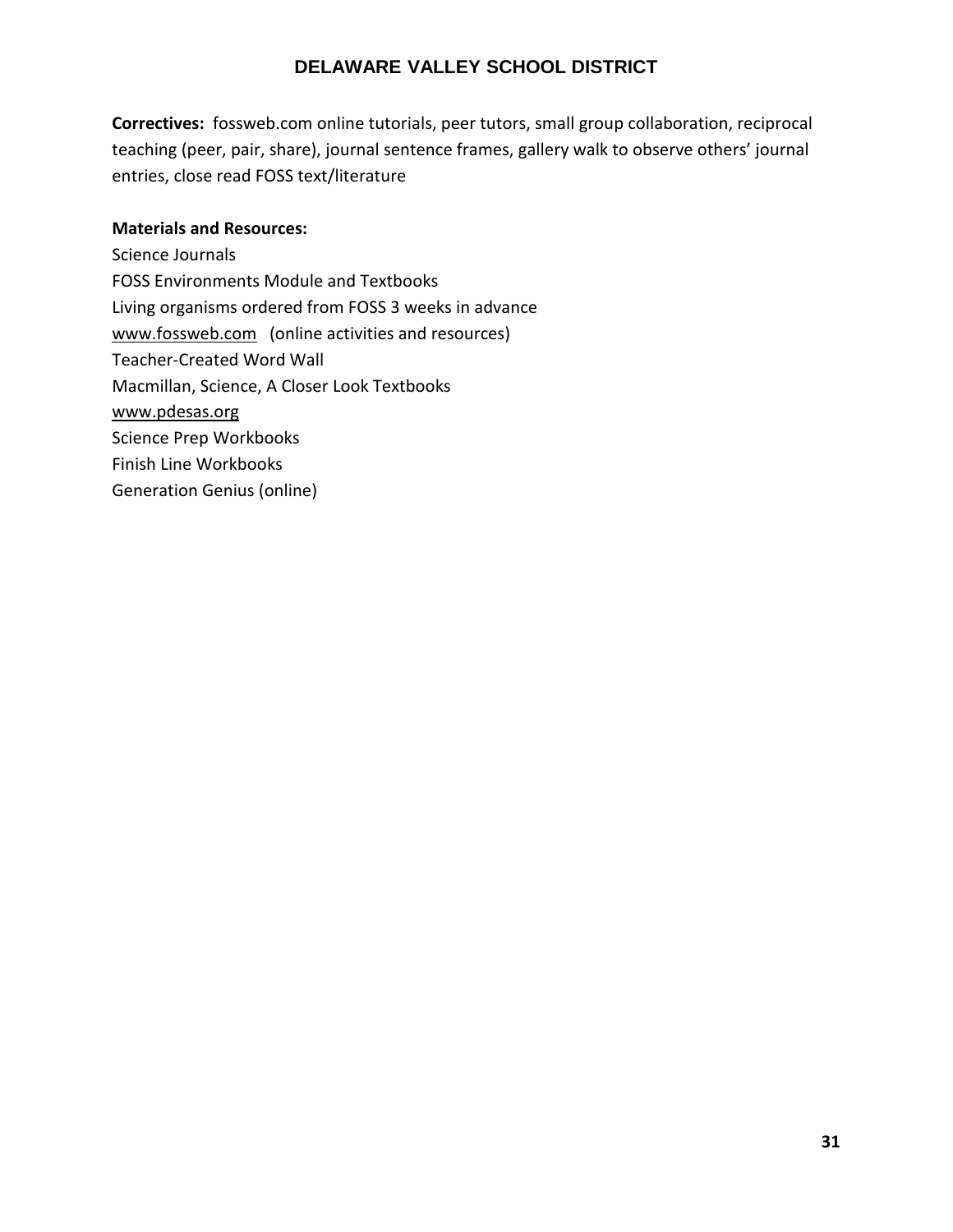## **\* Technology and Engineering Education Time Range:** \*embedded within

each unit and a state of the control of the control of the control of the control of the control of the control of the control of the control of the control of the control of the control of the control of the control of th

#### **Standards Addressed:** [www.pde.sas.org](http://www.pde.sas.org/)

**Overview:** Unifying themes of science and technology provide big ideas that integrate with significant concepts and are embedded in each unit. There are only a few fundamental concepts and processes that form the framework upon which science and technology knowledges are organized – motion and forces, energy, structure of matter, change over time and machines. These themes create the context through which the content of the disciplines can be taught and are emphasized in each standard.

**\* Science as Inquiry Time Range:** \*embedded within each unit and the contract of the contract of the contract of the contract of the contract of the contract of

**Standards:** PA Academic Standards for Science and Technology and Engineering Education

#### **Standards Addressed:** [www.pde.sas.org](http://www.pde.sas.org/)

**Overview:** Understanding of science content is enhanced when concepts are grounded in inquiry experiences. The use of science inquiry will help ensure that students develop a deep understanding of science content, processes, knowledge and understanding of scientific ideas, and the work of scientist; therefore, inquiry is embedded as a strand throughout all content areas. Teaching science as inquiry provides teachers with the opportunity to help all students in grades K-12 develop abilities necessary to understand and do scientific inquiry. These are very similar across grade bands and evolve in complexity as the grade level increases.

#### **Goals:**

- Distinguish between scientific fact and opinion.
- Ask questions about objects, organisms, and events.
- Understand that all scientific investigations involve asking questions and comparing the answer with what is already known.
- Plan and conduct a simple investigation and understand that different questions require different kinds of investigations.
- Use simple equipment (tools and other technologies) to gather data and understand that this allows scientists to collect more information than relying only on their senses to gather information.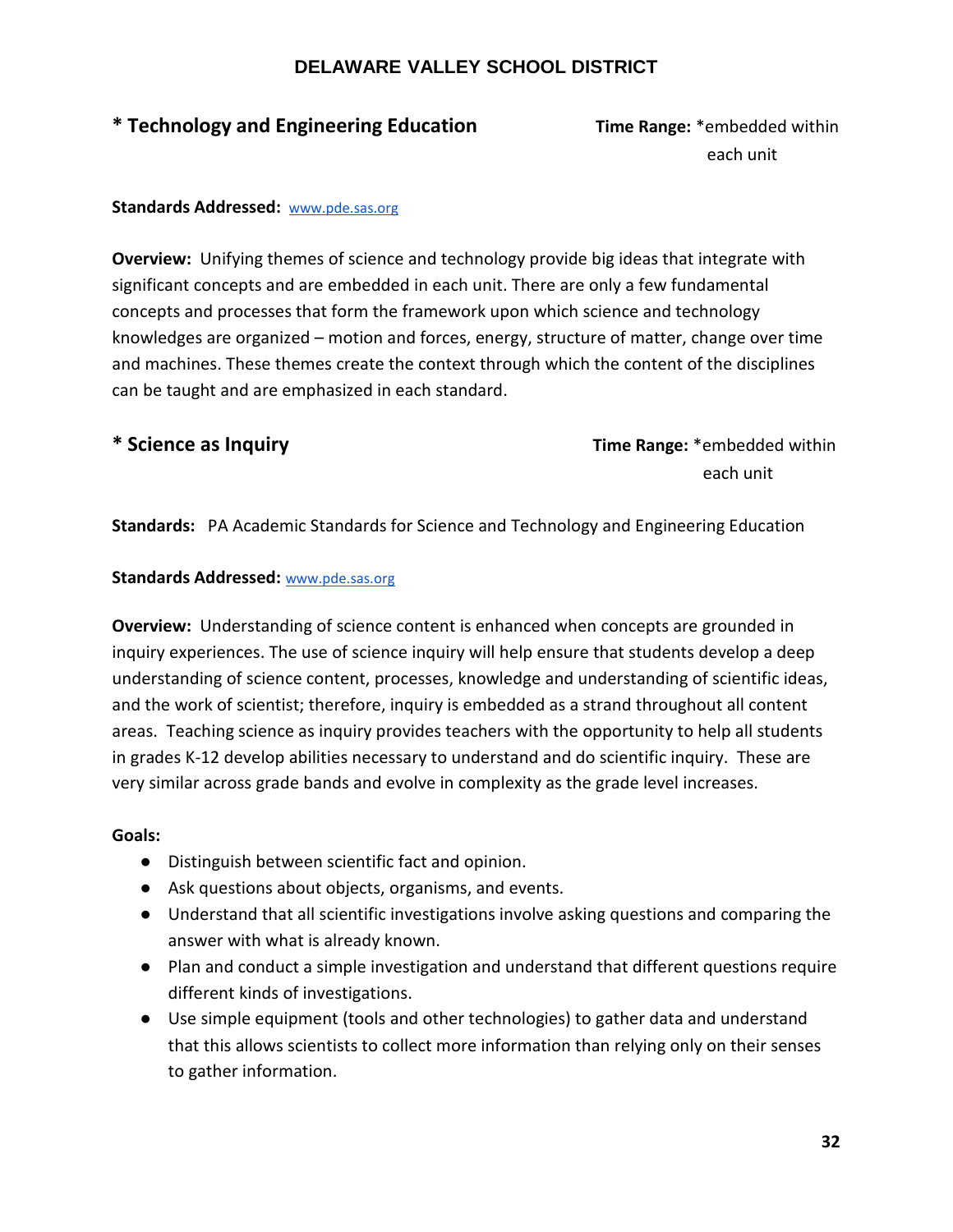- Use data/evidence to construct explanations and understand that scientists develop explanations based on their evidence and compare them with their current scientific knowledge.
- Communicate procedures and explanations giving priority to evidence and understanding that scientists make their results public, describe their investigations so they can be reproduced, and review and ask questions about the work of other scientists.

## **PSSA PREP**

## **PSSA Science Assessment Testing Window:**

2019 – 2020: April 27 - May 8th

#### **PSSA Review**

The following resources may be used to review as needed:

- [www.pde.sas.org](http://www.pde.sas.org/)
- PDE PSSA Resource Materials:

[http://www.portal.state.pa.us/portal/server.pt/community/state\\_assessment\\_system/20965/](http://www.portal.state.pa.us/portal/server.pt/community/state_assessment_system/20965/pennsylvania_system_of_school_assessment_(pssa)/1190526) [pennsylvania\\_system\\_of\\_school\\_assessment\\_\(pssa\)/1190526](http://www.portal.state.pa.us/portal/server.pt/community/state_assessment_system/20965/pennsylvania_system_of_school_assessment_(pssa)/1190526)

- Macmillan *Science: A Closer Look* Textbook.
- Science Prep Workbooks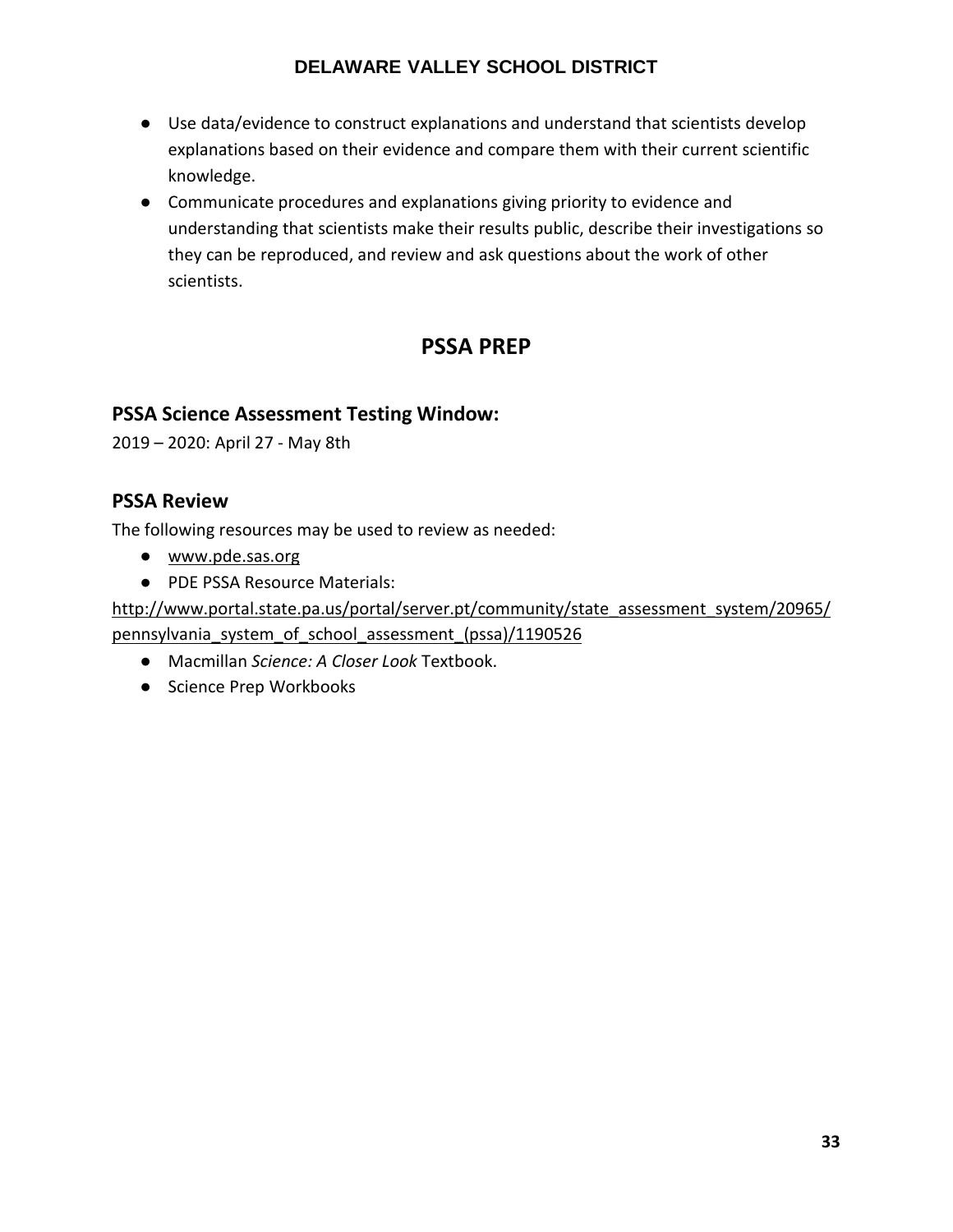# **Primary Textbooks Used for this Course of Instruction**

## **Name of Textbook:**

FOSS Investigations Guide for Teachers *Environments*, Premium 3rd Edition with online access

## **Textbook ISBN #:**

Premium Content Codes: ENVP129405, ENV1268043

#### **Textbook Publisher & Year of Publication:**

Delta Education, School Specialty Science, The Regents of the University of California, 2012

**\_\_\_\_\_\_\_\_\_\_\_\_\_\_\_\_\_\_\_\_\_\_\_\_\_\_\_\_\_\_\_\_\_\_\_\_\_\_\_\_\_\_\_\_\_\_\_\_\_\_\_\_\_\_\_\_\_\_\_\_\_\_\_\_\_\_**

32 Student Editions are included in the Environments Module Delta parts reorder #1325284-ww.

## **Curriculum Textbook is utilized in:** Science 4<sup>th</sup> Grade

#### **Name of Textbook:**

FOSS Investigations Guide for Teachers *Sun, Moon, and Planets*, Premium 3rd Edition with online access

## **Textbook ISBN #:**

Premium Content Codes: SMPP126777, SMP1296315

#### **Textbook Publisher & Year of Publication:**

Delta Education, School Specialty Science, The Regents of the University of California, 201**2**

32 Student Editions are included in the Sun, Moon, and Planets Module, Delta parts reorder #1325287-ww.

## **Curriculum Textbook is utilized in: Science 4<sup>th</sup> Grade**

#### **Name of Textbook:**

FOSS Investigations Guide for Teachers *Energy and Electromagnetism*, Premium 3rd Edition with online access

**\_\_\_\_\_\_\_\_\_\_\_\_\_\_\_\_\_\_\_\_\_\_\_\_\_\_\_\_\_\_\_\_\_\_\_\_\_\_\_\_\_\_\_\_\_\_\_\_\_\_\_\_\_\_\_\_\_\_\_\_\_\_\_\_**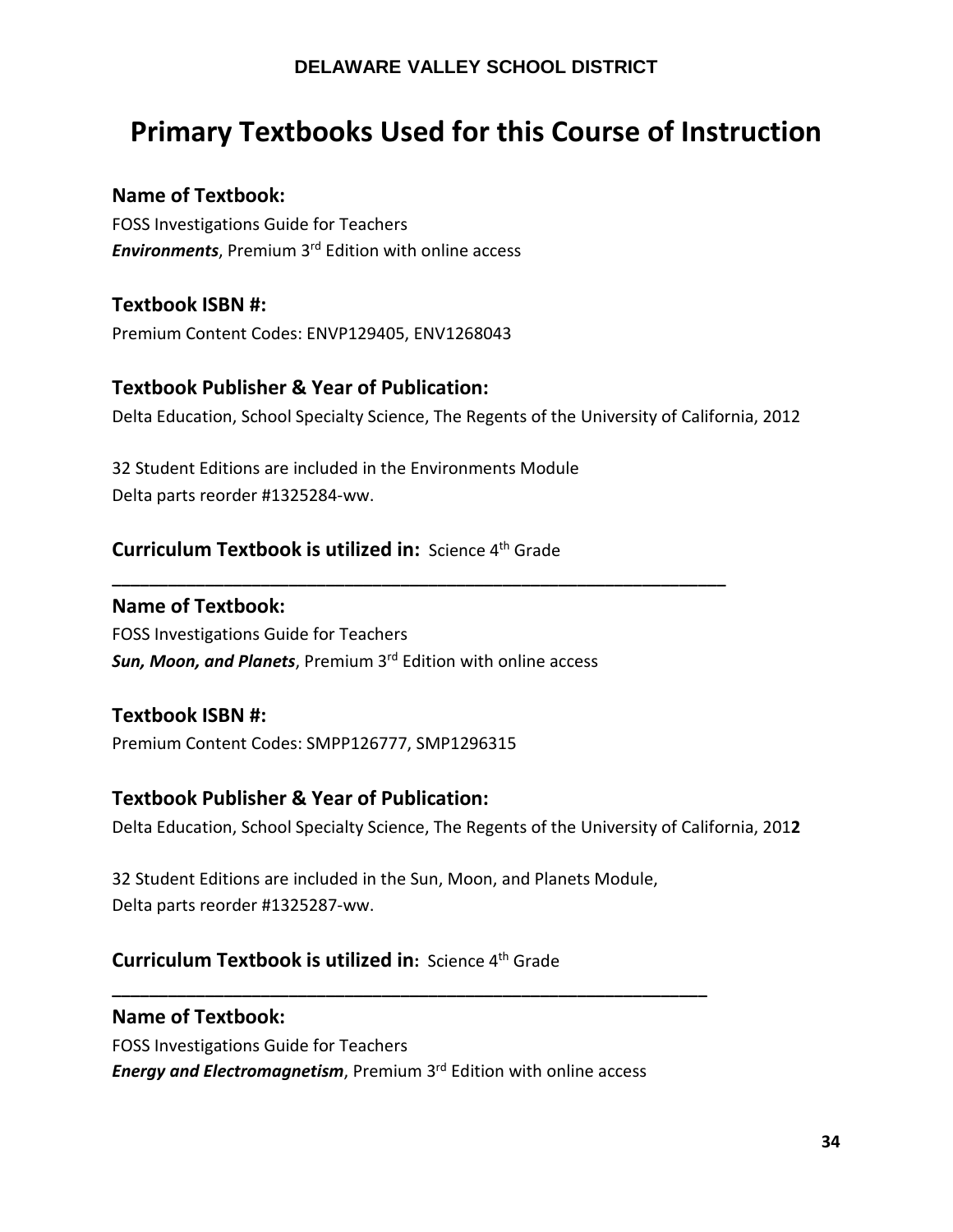#### **Textbook ISBN #:**

Premium Content Codes: EEP12n1623, EEM1235902

#### **Textbook Publisher & Year of Publication:**

Delta Education, School Specialty Science, The Regents of the University of California, 2012

32 Student Editions are included in the Energy and Electromagnetism Module, Delta parts reorder# 1325281-ww.

**Curriculum Textbook is utilized in: Science 4th Grade** 

**\_\_\_\_\_\_\_\_\_\_\_\_\_\_\_\_\_\_\_\_\_\_\_\_\_\_\_\_\_\_\_\_\_\_\_\_\_\_\_\_\_\_\_\_\_\_\_\_\_\_\_\_\_\_\_\_**

**Name of Textbook:**  *Science: A Closer Look*, Grade 4, Earth Science

**Textbook ISBN #:** 978-0-02-287987-7 (Teacher's Edition)  **ISBN#:** 978-0-02-288008-8 (Student Edition)

**Textbook Publisher & Year of Publication:** Macmillan/McGraw Hill, 2011

**\_\_\_\_\_\_\_\_\_\_\_\_\_\_\_\_\_\_\_\_\_\_\_\_\_\_\_\_\_\_\_\_\_\_\_\_\_\_\_\_\_\_\_\_\_\_\_\_\_\_\_\_\_\_\_\_\_\_**

**Curriculum Textbook is utilized in:** Science 4th Grade

## **Name of Textbook:**

*Science: A Closer Look*, Grade 4, Life Science

**Textbook ISBN #:** 978-0-02-284208-6 (Teacher's Edition)  **ISBN#:** 978-0-02-284137-9 (Student Edition)

**Textbook Publisher & Year of Publication:** Macmillan/McGraw Hill, 2011

**Curriculum Textbook is utilized in: Science 4th Grade**